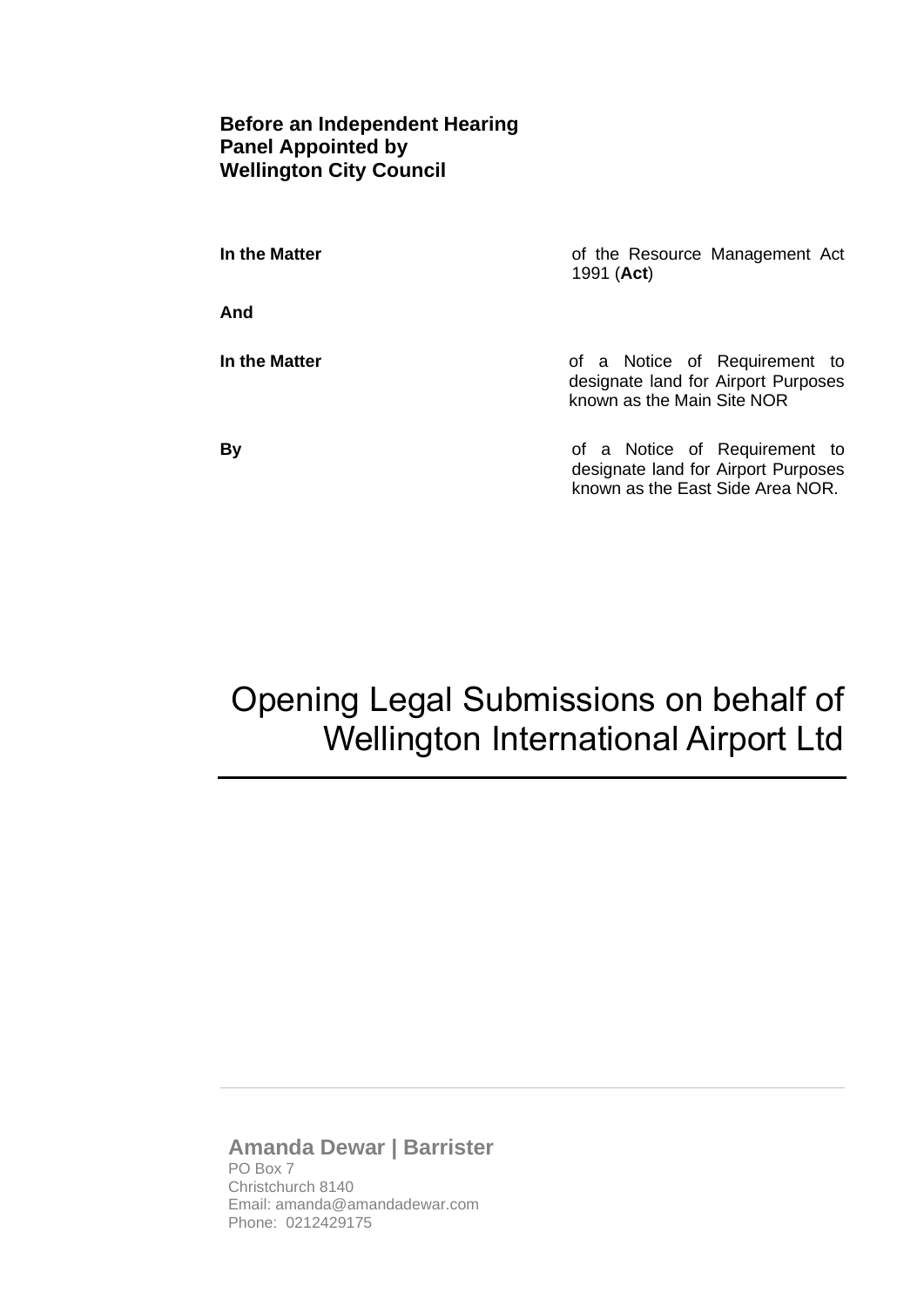## **INTRODUCTION**

- 1. These legal submissions are presented on behalf of Wellington International Airport Ltd (**WIAL** or **Requiring Authority**).
- 2. WIAL is an approved Requiring Authority under section 167 of the Resource Management Act 1991 (**RMA**) for the operation, maintenance, expansion, and development of Wellington International Airport. The approval was provided with the NOR documentation filed with the Council.
- 3. WIAL is seeking two Notices of Requirement to enable land to be used for airport purposes in relation to:
	- (a) The Airport's current landholdings the majority of which is zoned for a wide range of Airport activities as a permitted activity (**Main Site NOR**);
	- (b) An eastern extension of the Airport to enable a more limited range of airport activities essentially aircraft taxiing, apron and stand areas (**ESA NOR**).

#### **EVIDENCE**

- 4. Expert evidence has been filed on behalf of WIAL from:
	- (a) Matt Clarke, Chief Commercial Officer, WIAL;
	- (b) Mike Vincent, Airline Development Officer, WIAL;
	- (c) John Howarth, General Manager Infrastructure and Development WIAL;
	- (d) Iain Munro, Master Plan and Airport Planner, AirBiz;
	- (e) Ken Conway, Head of Environment and Sustainability, AirBiz;
	- (f) Laurel Smith, Acoustic Consultant, Marshall Day Acoustics Limited;
	- (g) Andrew Reid, Lighting Engineer, Pedersen Read Limited;
	- (h) Philip Robins, Geotechnical Engineer, Beca Limited;
	- (i) Frank Boffa, Landscape Architect;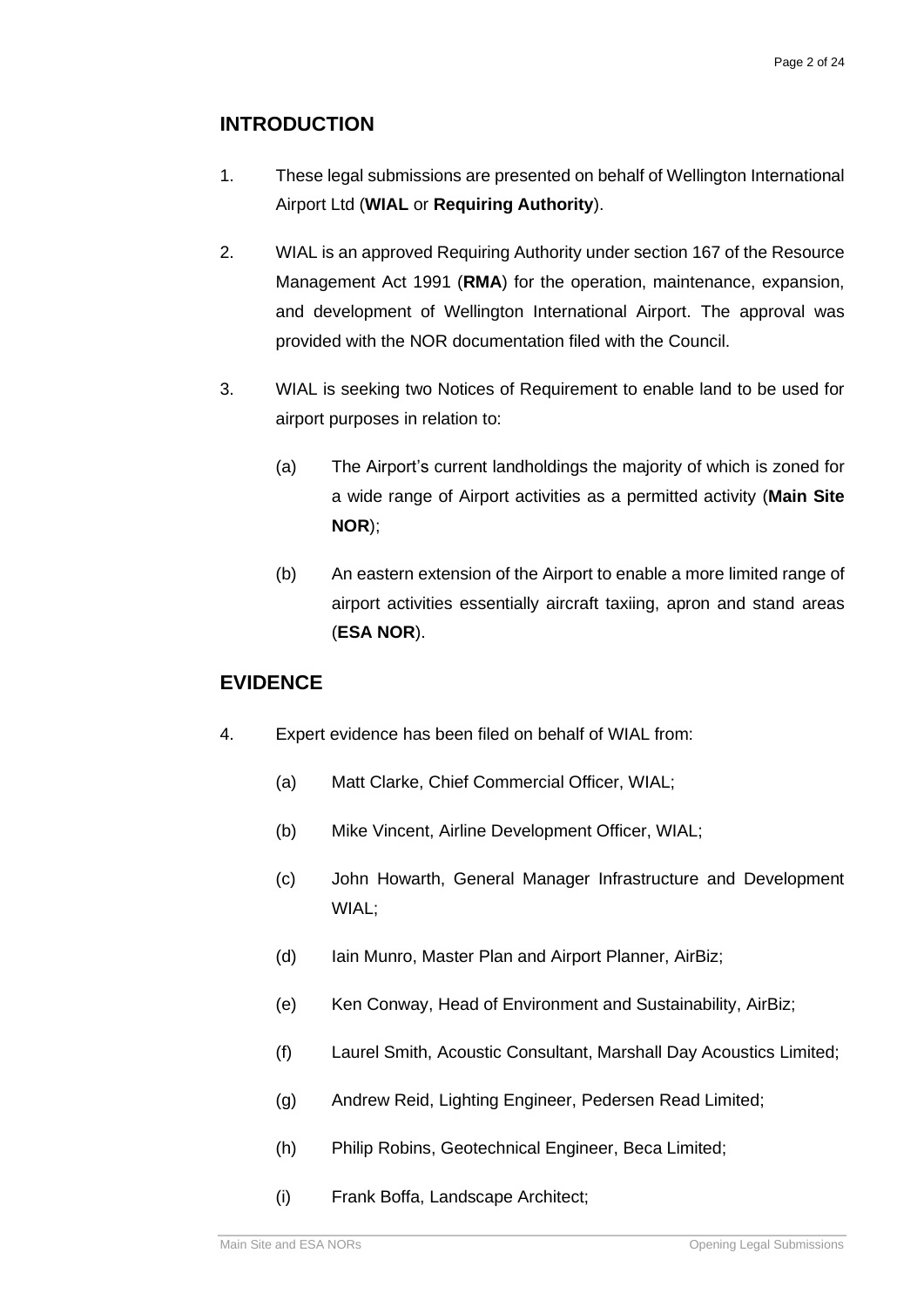- (j) Mark Georgeson, Traffic Engineer, Stantec;
- (k) John Kyle, Planner, Mitchell Daysh Ltd.
- 5. All witnesses have prepared very short executive summary statements in addition to their evidence in chief.

#### **KEY POINTS**

- 6. In our submission it is important to highlight the following matters that should be borne in mind when undertaking your statutory assessment to make your recommendations on the NORs.
- 7. The Airport operates from an extremely constrained site and has managed to make it work by operating extremely efficiently and undertaking detailed master planning processes. However, the time has come where expansion is necessary to create the capacity required to meet future passenger demand and ease congestion at peak times.
- 8. Given these factors and even accounting for the fallout from the COVID pandemic there is no realistic forecasting or operational scenario that does not involve the need to expand the current footprint of the airport over time.
- 9. The ESA area is the only sensible place to expand to provide additional apron and taxiing space given its proximity to the Terminal area and because WIAL now owns the land.

#### **WHY THERE ARE TWO SEPARATE NORS?**

- 10. There has been criticism by some submitters about there being two separate NORs for the Airport.
- 11. The Main Site NOR was originally filed in August 2018. At the time it was prepared WIAL did not have a legal interest in the golf course land that forms the majority of the ESA NOR. The ESA NOR was filed in February 2020.
- 12. WIAL agreed at the request of the Council to delay the notification of the Main Site NOR so that both NORs could be publicly advertised and heard together.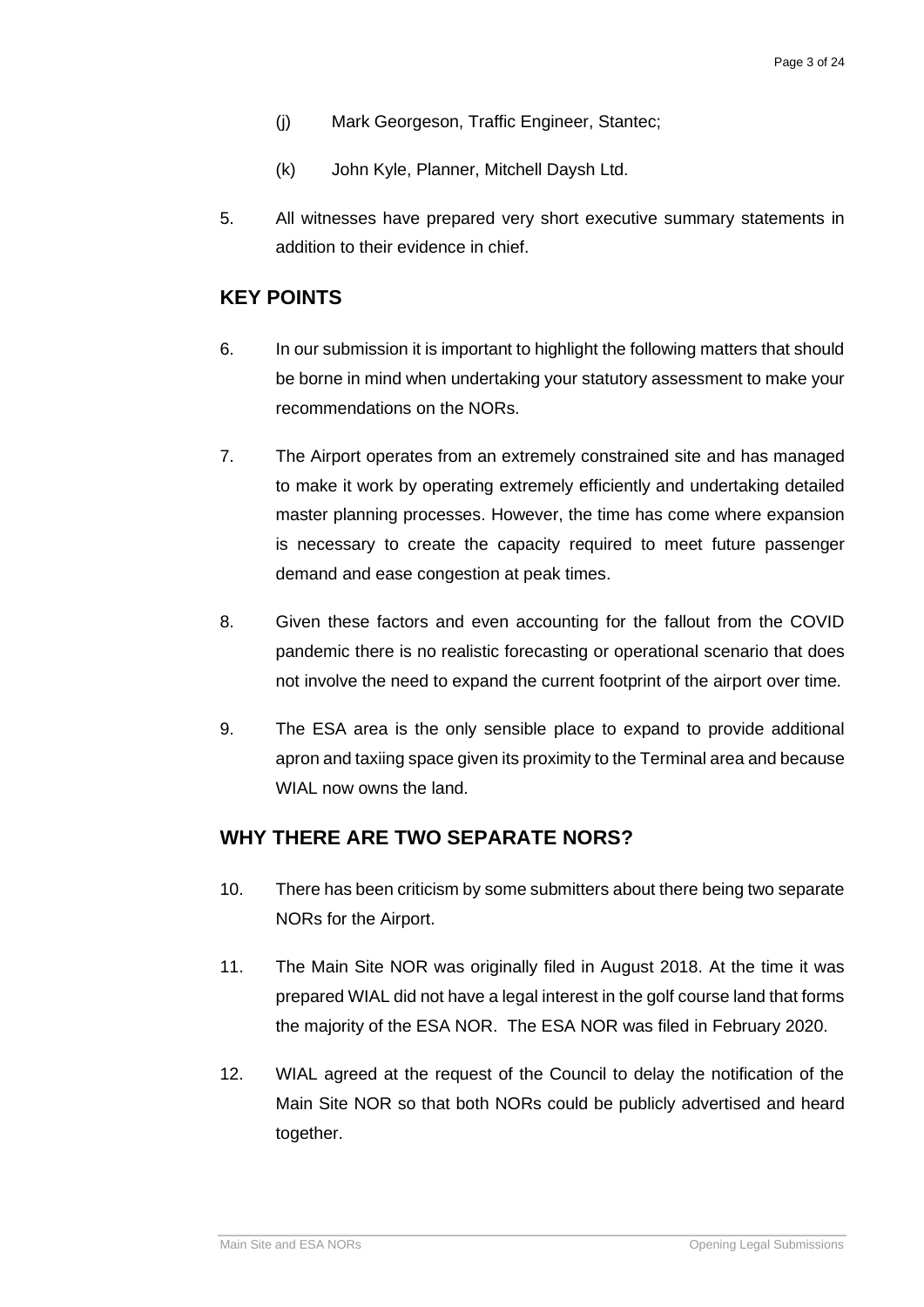- 13. Each NOR is distinct. For the ESA NOR, the types of activities enabled by the NOR are much more limited than for the Main Site NOR and have additional noise conditions. No buildings of any moment are anticipated as this area is fully required for aircraft parking and manoeuvring, the landscape buffer area, and the relocated Stewart Duff Drive.
- 14. The Main Site NOR provides for a wide range of airport activities and buildings. It largely mimics the majority of the current airport zone rules including the noise rules and does not amend the ANB.

## **THE NOTICES OF REQUIREMENT**

- 15. The NORs are fully described in the filed NOR documents, the Council Officer's report, and the evidence for the Requiring Authority.
- 16. You will have noted Mr Kyle's evidence provides an updated set of proposed conditions for each NOR offered by the requiring authority to address concerns raised by submitters, the evidence of other witnesses and in the Section 42A report.
- 17. Further updated sets are attached to the Planning Joint Witness Statement and reflect amendments following consideration of the evidence for Regional Public Health and other submissions.
- 18. None of the amendments change the substance of either NOR but rather are designed to further mitigate the potential effects of each NOR and in particular for the benefit of the closest neighbours of the ESA NOR.

## **GENERAL NATURE OF DESIGNATIONS AND CONDITIONS**

- 19. A designation is a type of consent mechanism (as opposed to a resource consent) for utility operations affecting the public interest.<sup>1</sup> A designation is a powerful planning tool because designated land is, in effect, given its own planning regime within the District Plan.<sup>2</sup>
- 20. A NOR/designation serves two separate but related purposes:
	- (a) it protects the opportunity of using the land for a public work, project, or work, in that no one can undertake an activity that would prevent

<sup>1</sup> *Porirua City Council v Transit New Zealand* (W52/01).

<sup>2</sup> *Section 9(3) RMA does not apply to a project or work undertaken by a requiring authority.*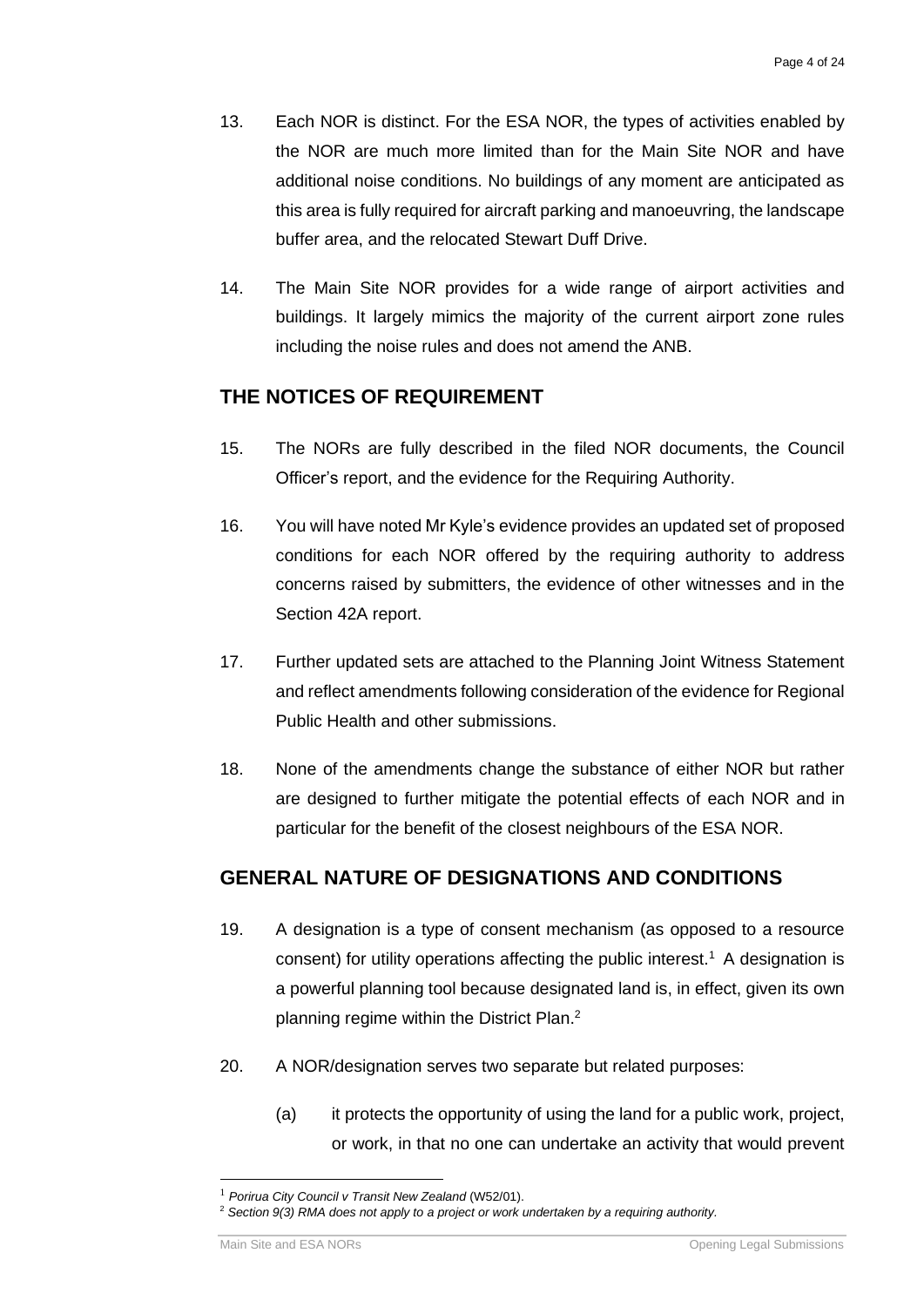or hinder the designated work, without the prior written consent of the requiring authority; and

- (b) it provides authority for a public work or project or work in place of any rules in the district plan and removes any need for land use consents.
- 21. Designations can range from being quite specific (identifying particular works on a particular site and containing detailed conditions) to more general, (for example, simply identifying a site as being for a "school" or a "hospital") with the details generally left to be addressed by an outline plan submitted to the territorial authority at a later date prior to construction, depending on the level of effects anticipated.
- 22. Both of the NORs are more generalised but also include comprehensive sets of conditions including the requirement for various management plans that will ensure later outline plans submitted to the Council will appropriately mitigate effects of the development of the land on the surrounding environment. For the Main Site NOR no outline plan is required for a limited range of works (essentially those activities that are currently permitted by the District Plan and where in all likelihood a waiver under Section 176A(2)(c) would be appropriate) however an outline plan will be required for larger works.
- 23. There is still some disagreement by the Planning witnesses about conditions particularly with regard to Urban Design conditions with the Council's planner (and urban designer) wanting additional controls.
- 24. It will be appreciated that conditions are an important component of a designation providing guidance for and a level of control over the requiring authority.
- 25. However, a key component of a general designation is flexibility, and the detail of any project is generally left to the outline plan process. This is reinforced by Section 176A (2) of the RMA which provides that an outline plan will not be required when "*the details of the … project or work … are incorporated into the designation"* (**Detailed Designation**)*.* So, the details are not required to be included in a designation except where to do so is appropriate in the context of Section 171.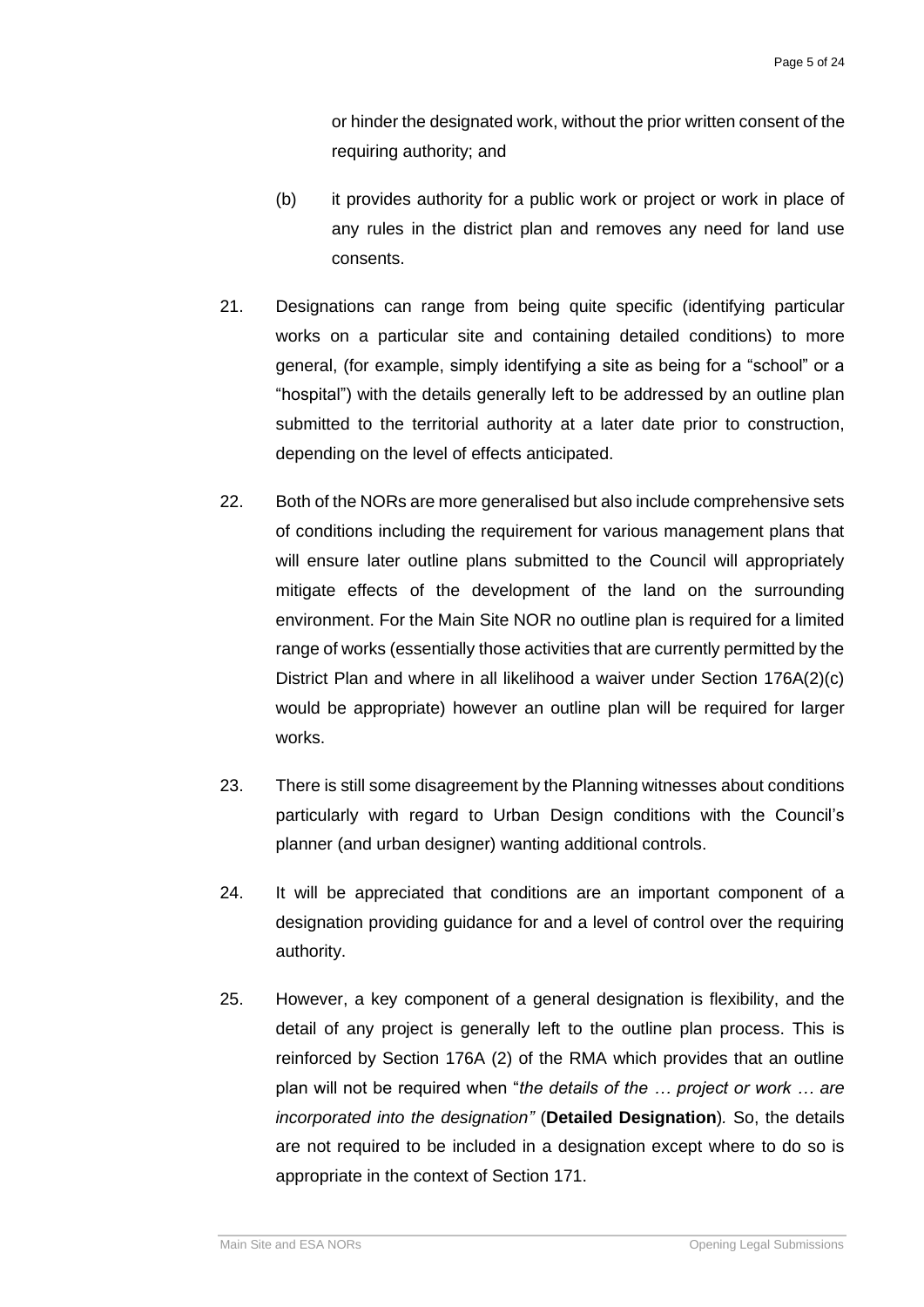- 26. Thus, conditions must be cognisant of the nature of the designation sought and neither are a Detailed Designation.
- 27. It is also important not to treat designation conditions the same as resource consent conditions because resource consents do not have the additional statutory step of an outline plan process to further control adverse effects.
- 28. In the case in *Minhinnick v Minister of Corrections EnvC A043/04* the Court noted that an appeal under s171 concerns the decision to designate and is not concerned with matters such as design that may be a matter for an outline plan under s176 $A^3$ .
- 29. This can be compared to the more recent decision in *Re Queenstown Airport Corporation [2012] NZEnvC 206* (**QAC Decision)** where the Court found there were insufficient conditions addressing the built form, bulk and location of buildings within the site to be designated.
- 30. The Court's answer to this was to require additional "*landscape and visual amenity objectives for building and infrastructure design and location<sup>4</sup>* " to be incorporated into an integrated management plan.
- 31. I note the Court expressly did not require the content of the various plans as it did not think this would be possible without knowing the layout of the site.
- 32. The final conditions of the QAC Decision contain very few prescriptive conditions, essentially just building height and setback, with all other details to be dealt with via the integrated management plan and outline plan processes.
- 33. My overall analysis of the relevant caselaw is there should only be sufficient controls:
	- (a) through conditions and not necessarily prescriptive conditions;
	- (b) that will enable the effective management of effects in light of the surrounding environment and the type of designation sought; and
	- (c) which are not appropriate to be left to the outline plan process.

<sup>&</sup>lt;sup>3</sup> Para [275].

<sup>4</sup> Para [199] *Re Queenstown Airport Corporation [2012] NZEnvC 206. This is the Interim decision and forms part of a suite of decisions concerning "Lot 6".*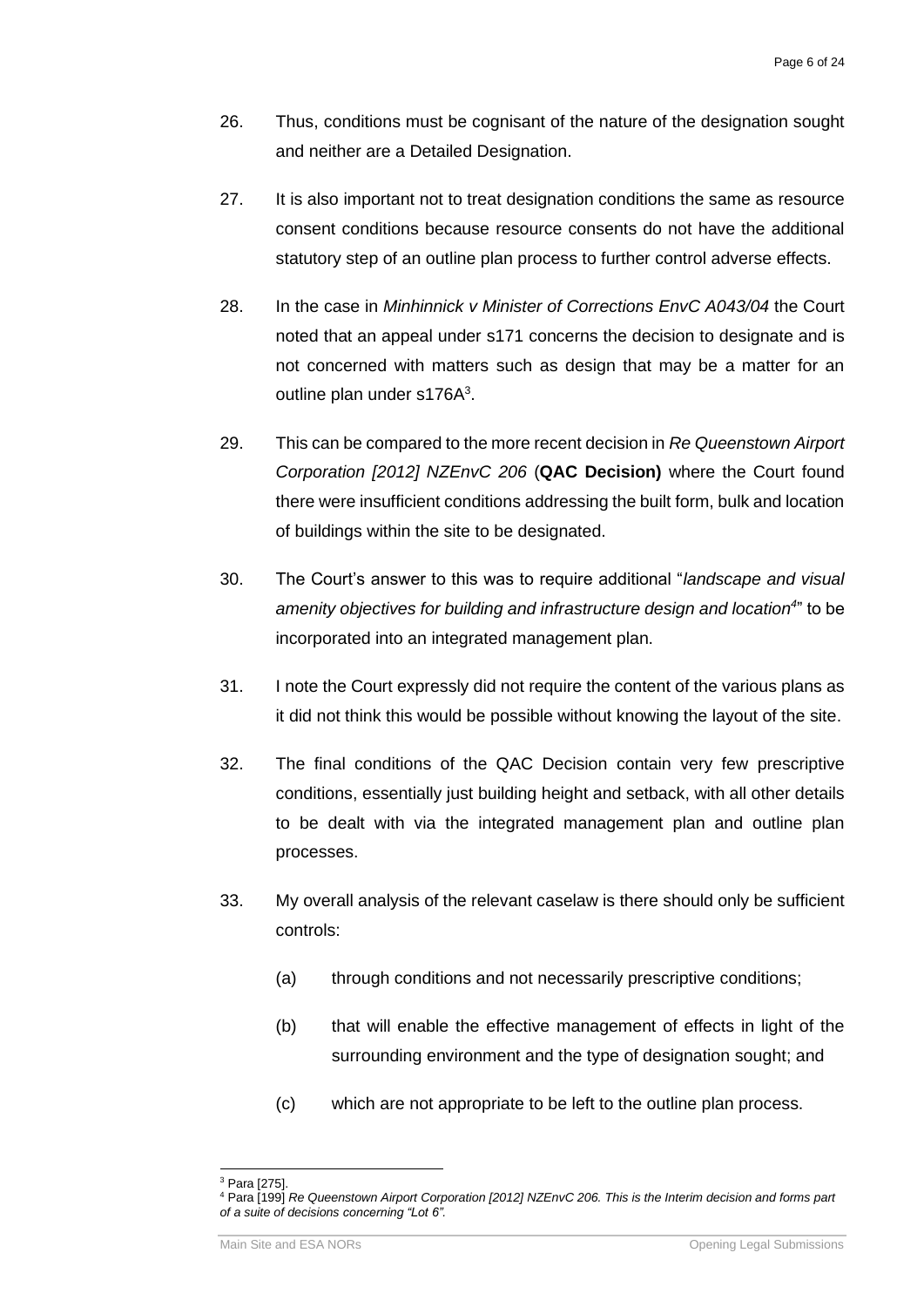- 34. In my submission management plans are a tried and true method to achieve good environmental outcomes and are well suited to the designation arena when the design/ layout of development is not necessarily known at the outset (unlike a resource consent) and development is/may be staged or take place over a long time period.
- 35. In my submission WIAL has offered more than sufficient prescriptive conditions including the requirement for Urban Design Principles to be developed that provide the "glue" for the other two levels of protection, namely the management plans and outline plan process.
- 36. The reality is there are too many possibilities for the development of the Airport over time to have too many, overly prescriptive conditions.
- 37. In my submission WIAL's conditions have struck an appropriate balance between a desire for certainty and control versus the requiring authority's need for flexibility and the Council's suggested urban design conditions go a step too far.

## **STATUTORY FRAMEWORK – PART 8 RMA**

- 38. These NORs have been sought via the Part 8 process.
- 39. The statutory framework for designations under Part 8 of the RMA is as follows:
	- (a) Section 168, which sets out the matters to be included in the notice of requirement;
	- (b) Section 169, which sets out the territorial authority's notification, further information, the making of submissions and hearing requirements;
	- (c) Section 170 which sets out the territorial authority's discretion to include the NOR in a proposed plan process;
	- (d) Section 171(1A) which sets out the prohibition on considering trade effects;
	- (e) Section 171(1) which sets out the matters to which regard and particular regard should be had by the Council when considering and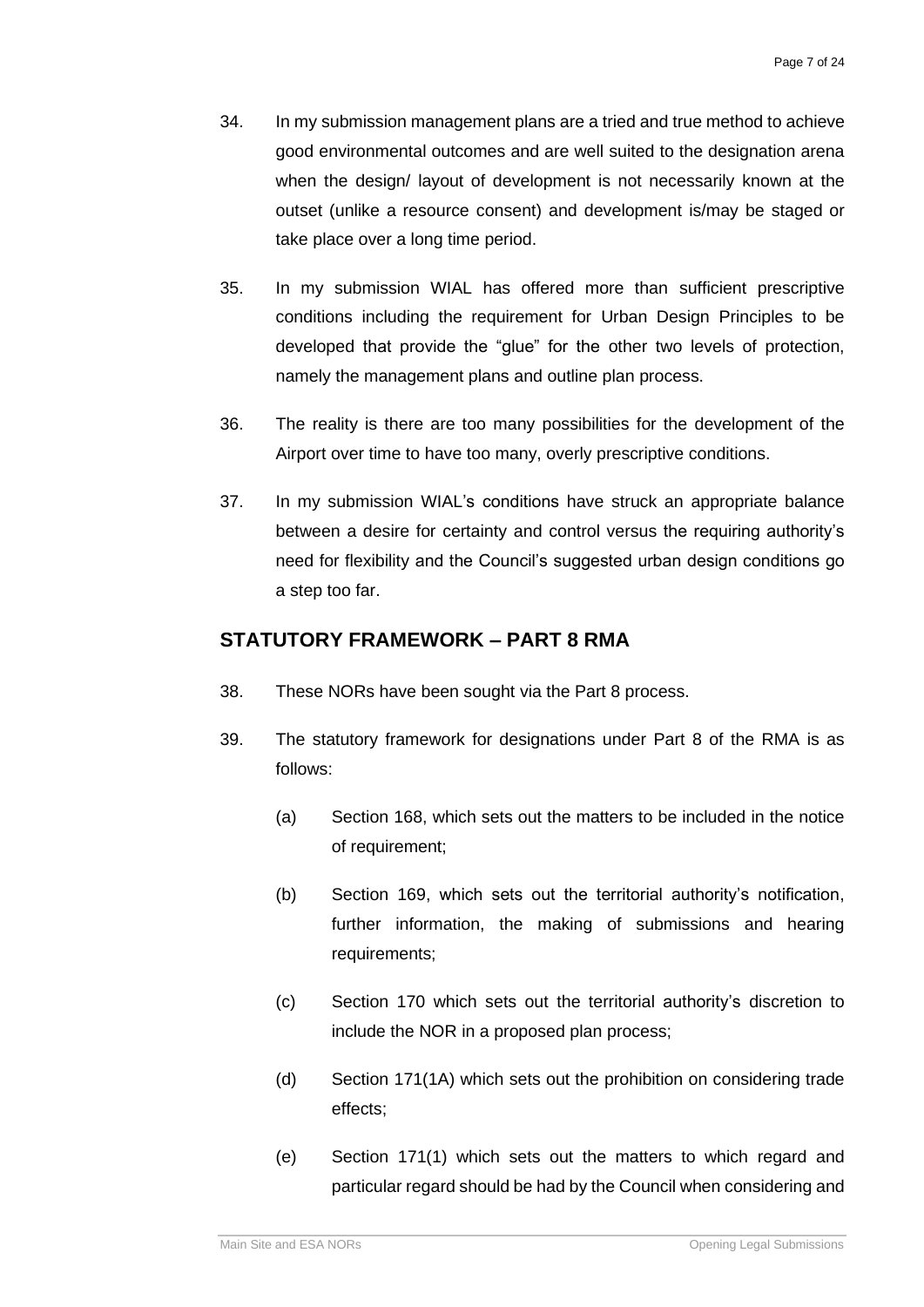making a recommendation to a requiring authority on a notice of requirement;

- (f) Section 171(1B) which sets out a discretion to consider positive effects to offset or compensate for adverse effects in certain circumstances;
- (g) Section 171(2) which sets out the scope of the territorial authority's recommendation on a requirement;
- (h) Section 171(3) which sets out the requirement for the Council to give reasons for its recommendations;
- (i) Section 172 which sets the scope of and process for the requiring authority's decision on the requirement;
- (j) Section 173 which sets out the Council's notification requirements in respect of the requiring authority's decision;
- (k) Section 174 which sets out the appeal process;
- (l) Section 175 which sets outs how a designation is to be provided for in a district plan;
- (m) Sections 176 which set out the legal effect of a designation; and
- (n) Section 176A which sets outs the outline plan procedure.

#### **SECTION 171**

- 40. Section 171 provides the basis for your consideration of this NOR, with the main focus of this consideration provided by subsection (1) as follows:
	- (1) When considering a requirement and any submissions received, a territorial authority must, subject to Part 2, consider the effects on the environment of allowing the requirement, having particular regard to—

(a) any relevant provisions of— (i) a national policy statement:

(ii) a New Zealand coastal policy statement:

(iii) a regional policy statement or proposed regional policy statement:

(iv) a plan or proposed plan; and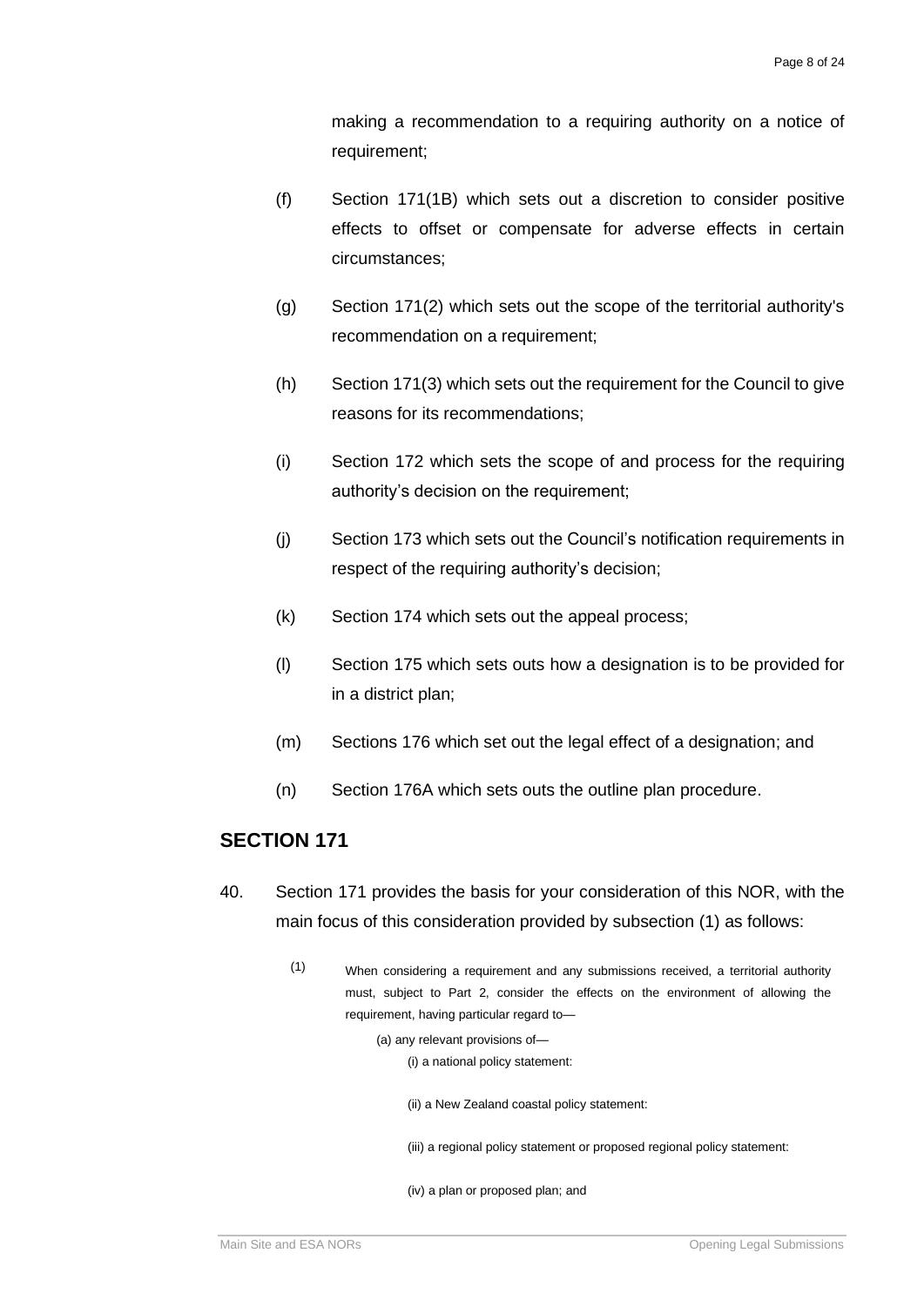- (b) whether adequate consideration has been given to alternative sites, routes, or methods of undertaking the work if—
	- (i) the requiring authority does not have an interest in the land sufficient for undertaking the work; or

(ii) it is likely that the work will have a significant adverse effect on the environment; and

(c) whether the work and designation are reasonably necessary for achieving the objectives of the requiring authority for which the designation is sought; and

(d) any other matter the territorial authority considers reasonably necessary in order to make a recommendation on the requirement.

- 41. These NORs do not bring into play Subsections (1A) (trade competition) or (1B) (offsets and compensation) so I do not consider them further.
- 42. Two key qualifiers in section 171 (1)(a) are the phrases "*having particular regard to*" and "*subject to Part 2*". These two phrases have been considered in case law and I set out a summary of their treatment below. This subsection also refers to the "*environment*" in the context of the consideration of effects (and Section 5) which is also discussed below.

#### *Meaning of "adequate" and "reasonably necessary"*

- 43. To assist the Panel's interpretation of subclauses  $(1)(b)$  and  $(1)(c)$  I discuss the meaning of the "*adequate*" and "*reasonably necessary*".
- 44. The Courts have held that the term "adequate" means sufficient or satisfactory<sup>5</sup>.
- 45. The sufficiency of this assessment will depend on the significance of the adverse effects involved<sup>6</sup>.
- 46. What is required for the requiring authority not to act in an arbitrary or cursory way in relation to the consideration of alternatives<sup>7</sup>.
- 47. The Court has held the test for establishing what is "reasonably necessary*"* falls between the subjective test of expediency or desirability, at one end,

<sup>5</sup> Basin Bridge.

<sup>6</sup> Basin Bridge.

<sup>7</sup> *Villages of NZ (Mt Wellington) Ltd v Auckland City Council EnvC* A023/09.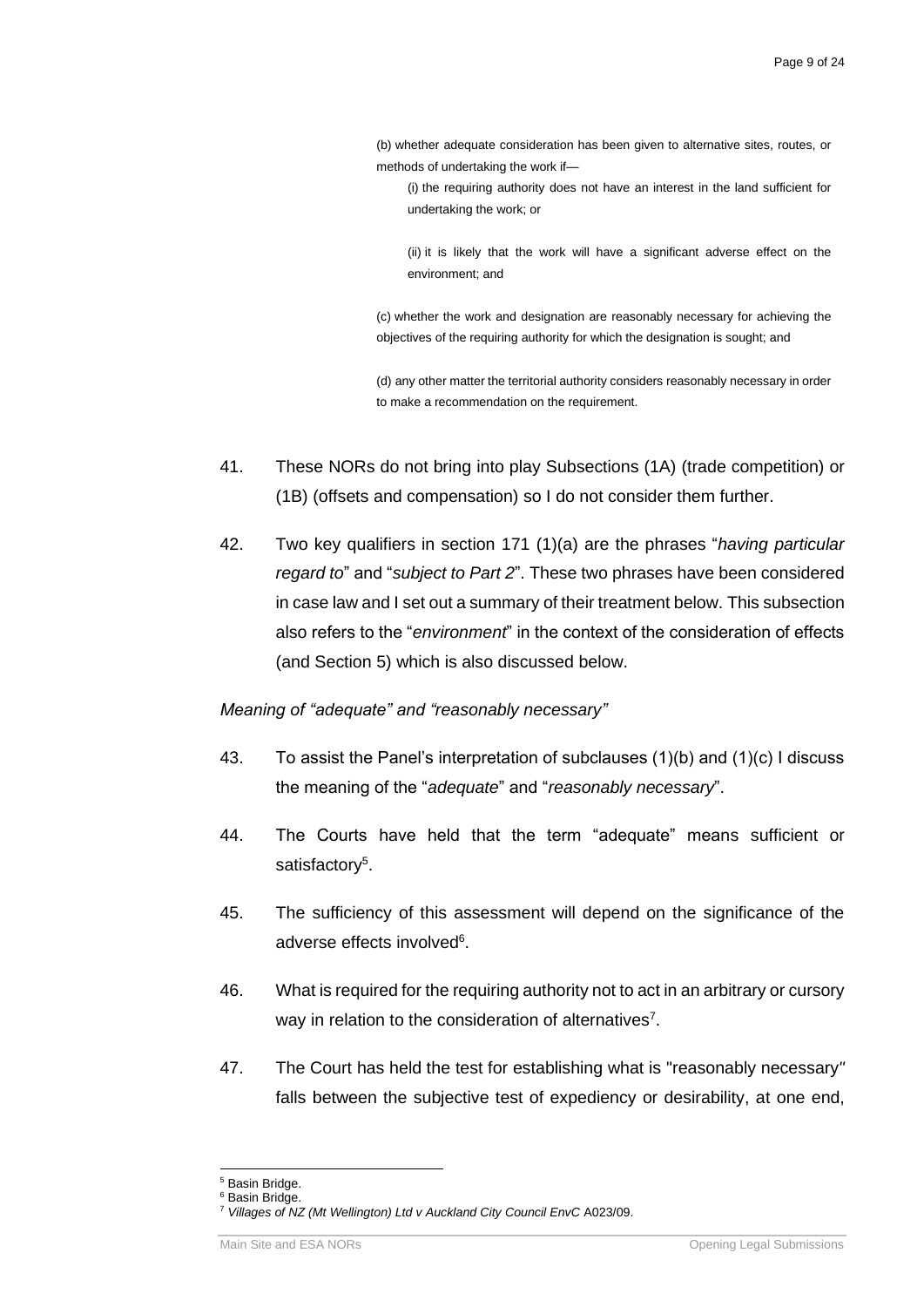and absolute necessity, at the other, allowing some tolerance but not permitting the decision maker to judge the merits of the objectives.<sup>8</sup>

*Meaning of "having particular regard to"*

- 48. Section 171(1) uses the phrase *"having particular regard to"* unlike section 104(1) where the "lessor" obligation of *"have regard to"* is used.
- 49. The Courts have held that "*have particular regard to*" does not mean "give effect to" but means:
	- (a) the decision maker may not ignore the matter referred to;
	- (b) it must give genuine thought and such weight as the decision maker considers appropriate;
	- (c) but having done so, the decision maker can conclude the matter is not of such significance either alone or together with other matters to outweigh other contrary considerations which it must also take into account in accordance with the decision maker's statutory functions $9,$
- 50. The phrase *"having particular regard to"* does not mean extra weight is placed on the matters to be considered but rather *is an injunction to take the matter into account, recognising it as something important to the particular decision and therefore to be considered and carefully weighed in coming to a conclusion<sup>10</sup>* .

#### **SUBJECT TO PART 2**

- 51. The phrase "subject to Part 2" has been the subject of a fair amount of judicial discussion in recent years.
- 52. In the context of a notice of requirement in *NZTA v Architectural Centre Inc. [2015] NZHC 1991* (**Basin Bridge Decision**), the High Court cited with

<sup>8</sup> *Bungalo Holdings v North Shore City Council* A052/01, para [94], following the approach taken by the High Court in *Fugle v Cowie* [1997] NZRMA 395. Gavin Wallace v Auckland Council [2012] NZEnvC 120. <sup>9</sup> Basin Bridge following Privy Council decision *McGuire v Hastings District Council* [2002] NZLR 577. <sup>10</sup> Basin Bridge.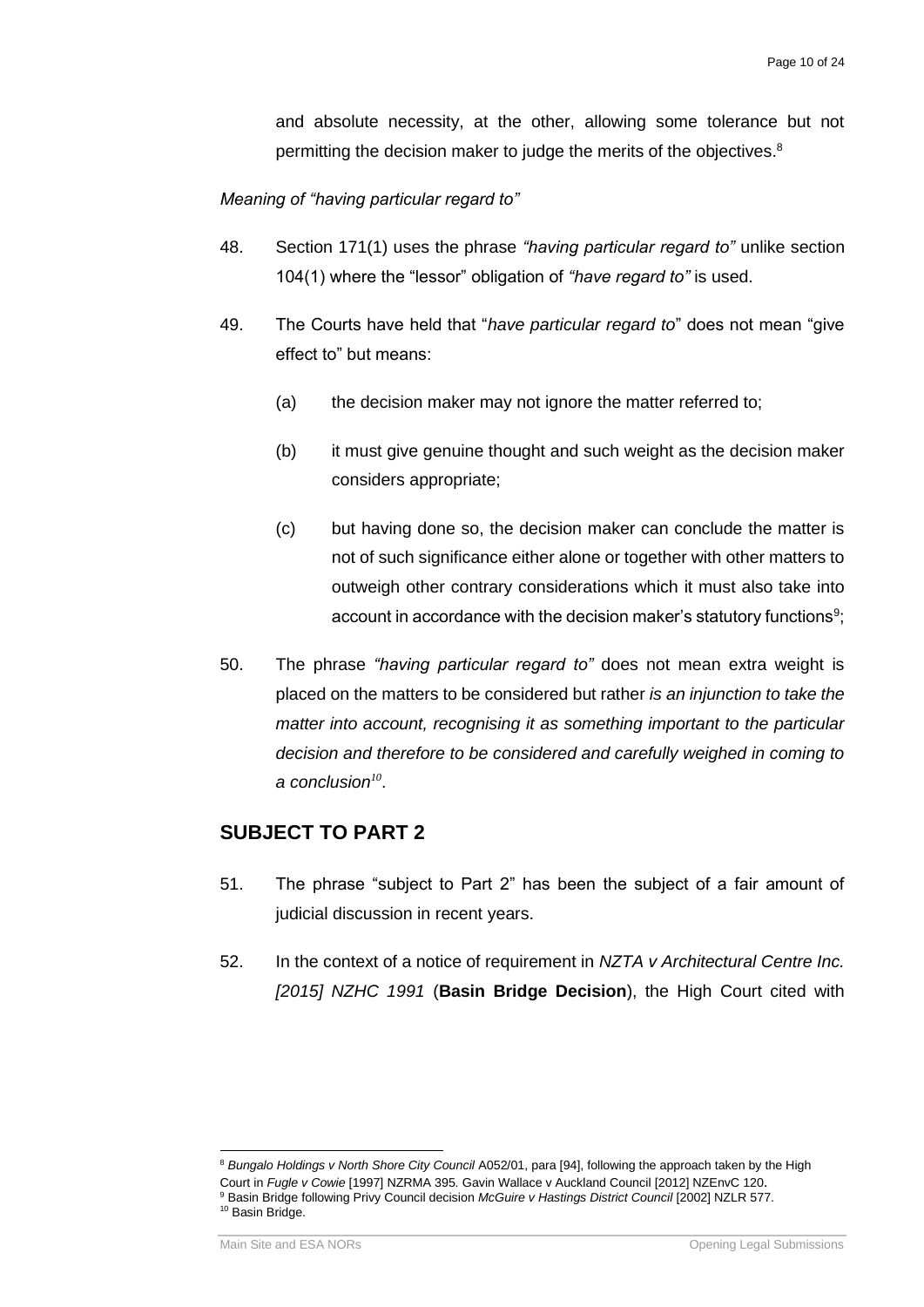approval a passage from *Queenstown Airport Corporation Ltd v Queenstown Lakes District Council [2013] NZHC 2347* which noted that:

- (a) *the focal point of the assessment is, subject to Part 2, consideration of the effects of allowing the requirement having particular regard to the stated matters*;
- (b) *the purpose, policies and directions in Part 2 set the frame for the consideration of effects on the environment of allowing the requirement*;
- *(c) in the event of conflict with the directions in s 171, Part 2 matters override them.*
- 53. So, unlike a resource consent where it may be more appropriate to refer to Part 2, or a plan change where it is not appropriate to refer back to Part 2 unless one of the three "King Salmon" caveats are present, for designations, it is mandatory to do so.
- 54. This reflects the language of Section 171 but also the fact that designations often by their very nature may not fit neatly into a district plan and require a broader assessment beyond the relevant statutory planning documents.
- 55. The range of matters that can be considered under the Part 2 umbrella is important here particularly in view of submissions and the Section 42A report that refer to climate change.

## **CLIMATE CHANGE**

56. Climate change has been raised by a number of submitters $11$ , and was addressed by the Wellington City Council's officer in the section 42A report (**Section 42A Report**). In the Section 42A Report, the Council officer noted that $t<sup>12</sup>$ 

> *The question of aviation emissions (both domestic and international) exists within a complex local and international environment of legislation and industry initiatives. A designation is not the place for fully resolving the issues, especially as the Airport operator itself is not the emitter.*

<sup>&</sup>lt;sup>11</sup> As summarised at 9.1.2 of the Section 42A Report. <sup>12</sup> At 9.1.5.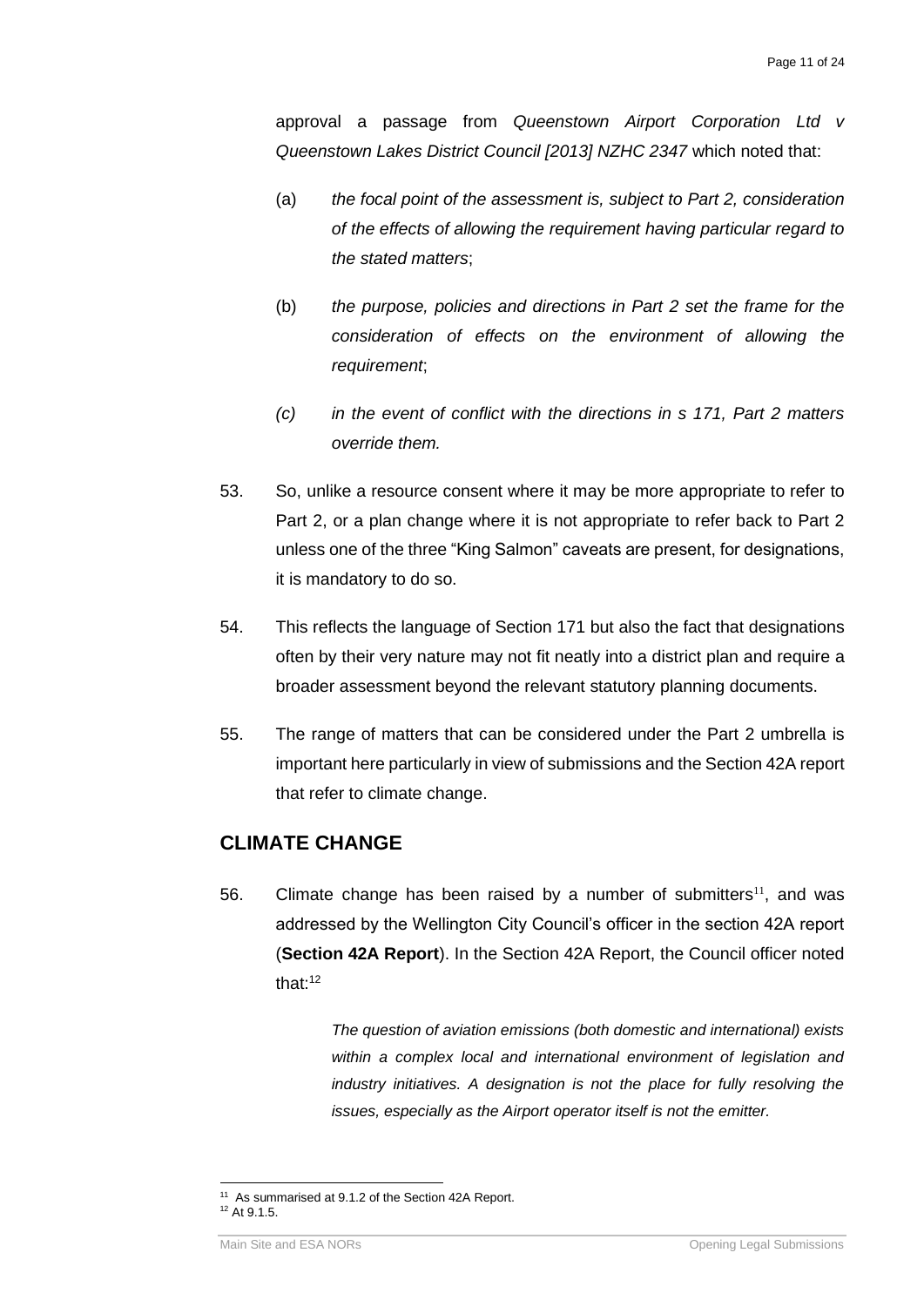57. The Council Officer went on to state:<sup>13</sup>

*However, climate change is widely acknowledged as a significant resource management issue and I consider that it must be given particular regard. Section 7(i) of the Act, as part of considering the NORs under section 171(1), requires the consideration of climate change. In making its*  recommendation, the Council can attribute such weight as it thinks fit to the *effects of climate change, and therefore consider how that could be addressed in the context of the proposed designations.*

- 58. The extent to which climate change may be considered by the Panel is determined by the statutory framework which sets the scope for consideration of such matters.
- 59. I note at the outset that the Supreme Court has held that it is not open to territorial authorities (and regional councils) to regulate activities by reference to the effect of climate change of discharges of greenhouse gases which result indirectly from such activities; climate change arguments may only be advanced in relation to rules and consents involving direct discharges.<sup>14</sup>
- 60. This finding from the Supreme Court should guide the Panel's consideration of any climate change issues, in particular, how the RMA distinguishes between matters to be dealt with at a national, regional and district level.
- 61. I acknowledge that case was decided in a different context and the Court was not considering a NOR for a designation. Further, some of the sections which the Court considered (namely sections 70A and 104E) will soon be repealed. However, as I set out below, the principles and policy approach from that case will continue to have authority on the Panel in this case.

#### *Section 7(i) and the policy framework*

- 62. Section 7(i) of the RMA was introduced in 2004 to include a requirement that "*all persons exercising functions and powers under the Act to have particular regard to the effects of climate change*."<sup>15</sup>
- 63. There is authoritative case law on how this provision should be applied by decision-makers in consent applications and designations.

<sup>&</sup>lt;sup>13</sup> At 9.1.5.

<sup>14</sup> *West Coast Ent Inc v Buller Coal* (2013) 17 ELRNZ 688 at [168] and [175].

<sup>&</sup>lt;sup>15</sup> RMA section 7(i).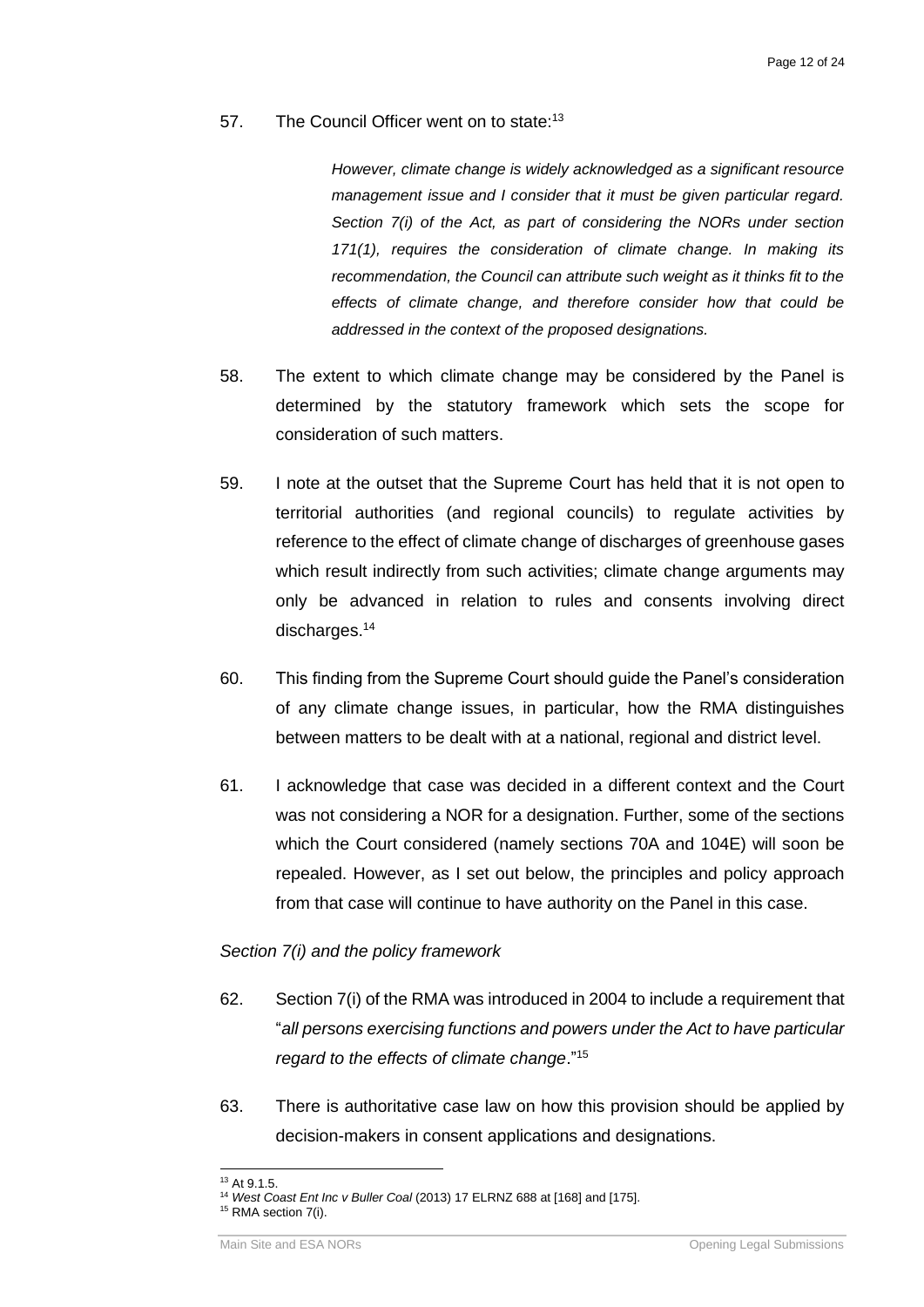- 64. In West Coast Ent Inc v Buller Coal<sup>16</sup>, the Supreme Court stated that section 7(i) is "*a direction to plan for the anticipated effects of climate change, not a direction to seek to limit climate change*" *17* . In essence, the Court rejected an argument that the discharge into the atmosphere of greenhouse gases (in that case from the burning of coal) was required to be considered by the consent authority.
- 65. In the context of a designation, the decision of the Board of Inquiry for the Northern Corridor Improvements Proposal put this another way<sup>18</sup>:

*…the law is clear that we are unable to consider the causes of climate change only the potential effects arising from it…*

66. The Supreme Court concluded it that it is very reasonable to assume that climate change arguments could only be advanced in relation to rules and consents involving direct discharges, and that those same arguments could not be made in relation to rules and consents relating to activities which indirectly result in or facilitate the discharge of greenhouse gases.<sup>19</sup> The Court held that:

> [*169] …to allow consideration of climate change under section 104(1)(a) would allow arguments which are off limits in relation to the issues to which they are most closely related (namely, discharges to air) to come in, by the backdoor, in respect of ancillary issues (such as land use, roading and the*  like). At least in relation to such circumstances, this would subvert the *scheme of the legislation which leaves climate change effects to the national government and would thus deprive s104E of practical effect.*

> *[173] We also see this limitation as consistent with the clear legislative policy that addressing effects of activities on climate change lie outside the functions of regional councils and, a fortiori, territorial authorities.*

67. The RMA distinguishes between matters to be considered at a national, regional, and district level. The Act imposes some direct restrictions on particular activities to be imposed nationally through national environmental standards, regionally by regional councils, and some at a district level by territorial authorities.<sup>20</sup>

*…*

<sup>16</sup> (2013) 17 ELRNZ 688 at [130].

<sup>17</sup> *West Coast Ent Inc v Buller Coal* (2013) 17 ELRNZ 688 at [130].

<sup>18</sup> Dated 16 November 2017, available here: https://www.epa.govt.nz/public-consultations/decided/northerncorridor-improvements/final-report-and-decision/.

<sup>&</sup>lt;sup>19</sup> West Coast Ent Inc v Buller Coal (2013) 17 ELRNZ 688 at [168].

<sup>20</sup> At [131].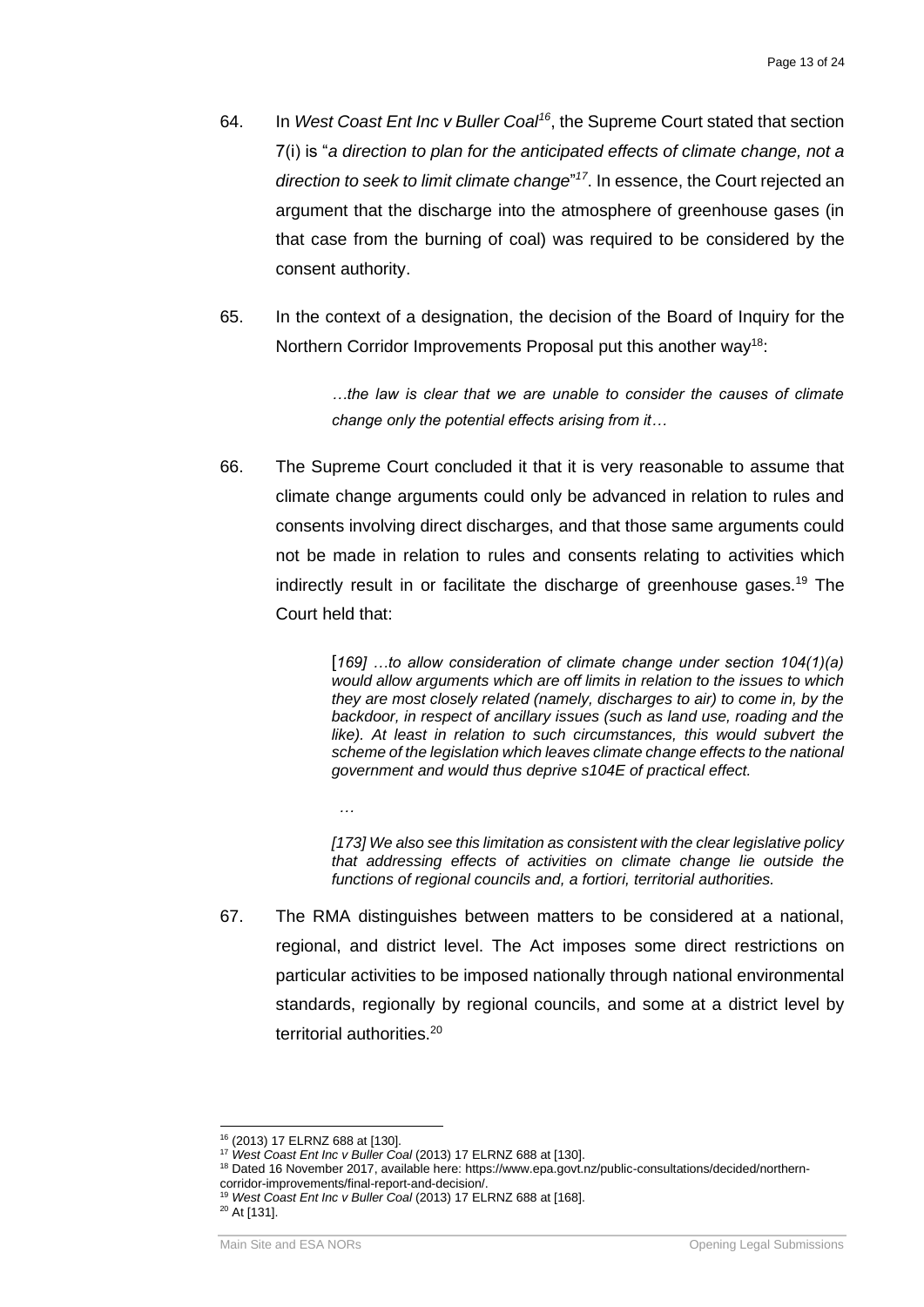- 68. Of relevance to this hearing and the role of the Panel, territorial authority's functions are prescribed by section 31 of the RMA. The Supreme Court confirmed that those functions do not extend to the regulation or control of discharges of contaminants to air.<sup>21</sup>
- 69. This approach is reinforced by the RMA Amendment Act 2020. By way of background, the RMA Amendment Act includes three amendments relating to climate change mitigation which come into force in December this year:
	- (a) Removing the statutory barriers to regional councils considering the effects of GHG emissions on climate change when making air discharge rules and assessing applications for air discharge permits (repealing sections 70A, 70B, 104E and 104F of the RMA);
	- (b) Requiring local authorities to "have regard to" emission reduction plans and national adaptation plans published under the Climate Change Response Act 2002 (**CCRA**) when preparing regional policy statements, regional plans, and district plans; <sup>22</sup>
	- (c) Enabling a Board of Inquiry or the Environment Court to consider the effects of GHG emissions on climate change when a matter is called in as a proposal of national significance.
- 70. Relevant here is that the RMA Amendment Act will require local authorities to "*have regard to*" emission reduction plans and national adaptation plans published under the CCRA but only when preparing regional policy statements, regional plans, and district plans. These amendments will affect the preparation of regional policy statements (section 60 and 61) and the preparation and change of district plans (section 74). While previously the RMA only dealt with adaptation and natural hazards, it now addresses the contribution that certain activities (i.e. greenhouse gas discharges) will have on climate change.
- 71. It is important to note that the Government has not indicated that there will be any requirement to "have regard to" emission reduction plans and national adaptation plans when considering a NOR for a designation.

<sup>21</sup> At [131]. <sup>22</sup> See sections 17, 18 and 21 of the Resource Management Amendment Act 2020.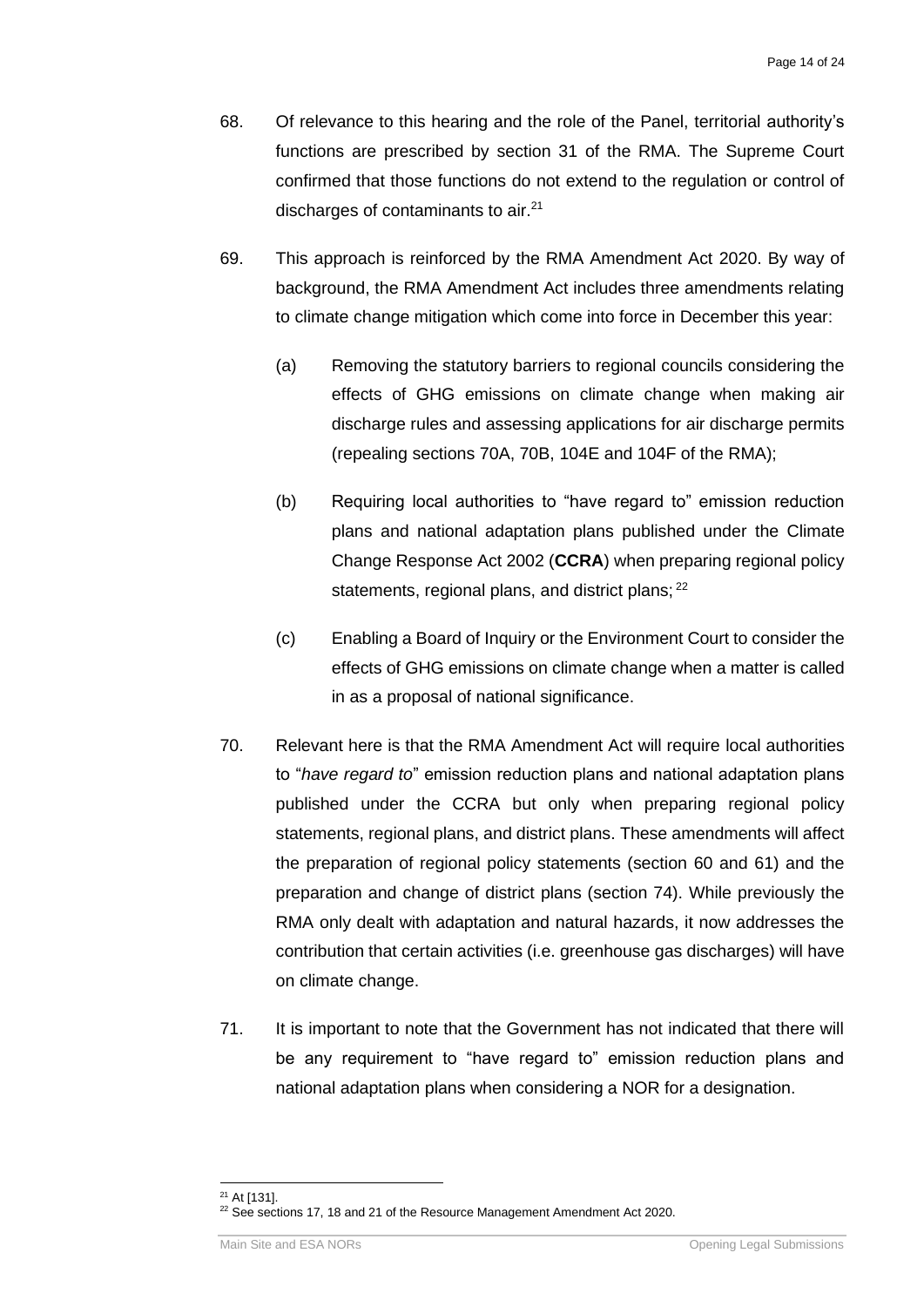- 72. As noted in the Section 42A Report, the emission reduction plans and national adaptation plans are still being developed,<sup>23</sup> meaning there are none to 'have regard to' even if that was a relevant matter to consider under 171(1)(d).
- 73. For completeness, I note section 5ZN of the CCRA which states:

*If they think fit, a person or body may, in exercising or performing a public*  function, power or duty conferred on that person or body by or under law, take *into account –*

- *(a) the 2050 target; or*
- *(b) an emissions budget; or*
- *(c) an emissions reduction plan.*
- 74. Notably, this section is worded permissively: "if they think fit" a body performing a public function (such as the Panel) "may" take the 2050 target into account. However, in my submission this provision is aimed at high level policy setting by public bodies; such an approach is consistent with the analysis set out above as to the hierarchy within the RMA as to where climate change is best suited to be considered, and the statutory documents that the RMA Amendment Act target.
- 75. Obviously, climate change is a serious issue that must be addressed. However, the Government has clearly indicated how it intends to do so and has clearly set out the legislative tools and mechanisms which it intends to use to ensure New Zealand meets its target of 'net zero' greenhouse gas emissions by 2050. Taking climate change into account in the sense suggested by Mr Ashby and submitters for a designation hearing has not been identified as one of those mechanisms to date.
- 76. If/when, legal obligations relating to greenhouse gas emissions are imposed on WIAL as an airport operator, WIAL is already well advanced and ready to respond. These initiatives have been set out in WIAL's evidence.
- 77. All of these witnesses are aware that climate change is a significant global issue, that maintaining the status quo is not an option, and that the aviation industry as a whole has an important role to play in the global transition to a low carbon future. However, in my submission the means of achieving these goals is not through a designations hearing.

<sup>&</sup>lt;sup>23</sup> Section 42A Report at 9.1.3.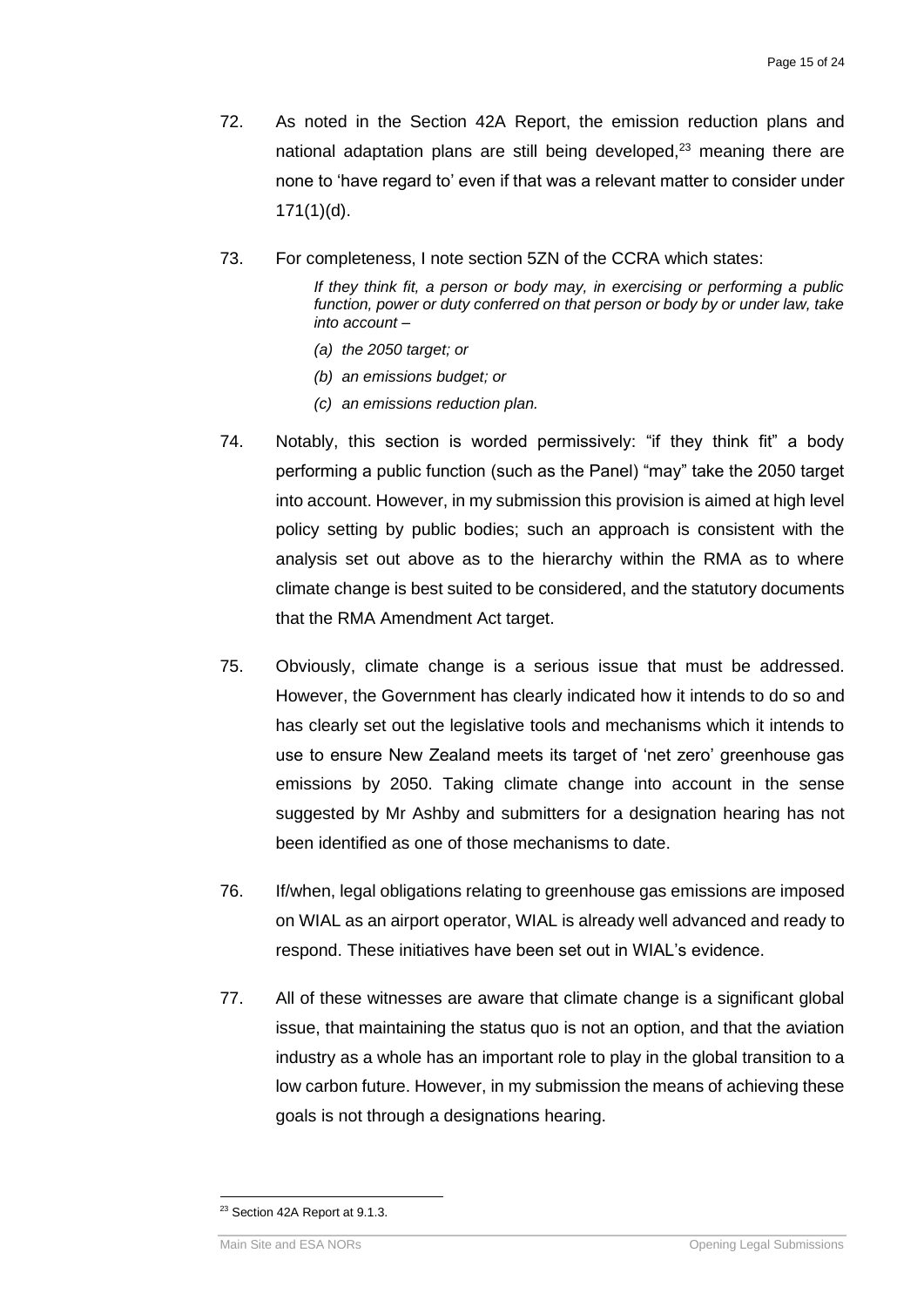- 78. In light of all of the above, in my submission section 7(i) does not enable consideration of the causes of climate change and that extends to section 171 (1)(d) because to consider it under that subsection would be in conflict with Part 2.
- 79. However importantly WIAL has volunteered a climate change condition that commits WIAL to report investigate, implement, and report actions that contribute to an ongoing reduction of its carbon footprint because it considers it is the right thing to do in this current environment.

#### "**ENVIRONMENT"/PERMITTED BASELINE FOR DESIGNATIONS**

- 80. This matter is of some importance as the Main Site NOR largely mimics the permitted activities rules of the current zone which together with the ANB provides a baseline of built form and noise effects from the Airport.
- 81. Therefore, if the permitted baseline is applicable then at least as far as the Main Site NOR is concerned, the environmental effects would not exceed the baseline of acceptable environmental effects.
- 82. In terms of the ESA NOR, the baseline in terms of noise would not be counted as an adverse effect (or for that matter, effects of permitted development on the Main Site NOR area).
- 83. However, WIAL has committed to providing ventilation once the ESA land is to be used for Code C (or larger) Aircraft to all affected ESA receivers and the methodology for achieving that considers noise from all Airport Operations and APU usage. This was a matter of disagreement between the acoustics witnesses and will mean that more houses in the vicinity of the ESA will receive ventilation mitigation and sooner.
- 84. In *Beadle v Minister of Corrections A074/2002* the Court accepted the obligation to apply the permitted baseline extends to a designation<sup>24</sup>. This appears to have been accepted in *Nelson Intermediate School v Transit New Zealand* (2004) 10 ELRNZ 369, but the issue is slightly murky because that case also dealt with discharge consents. In my submission the Court accepted the proposition that the permitted baseline must define the environment under section  $5(2)(b)$  and  $(c)^{25}$ .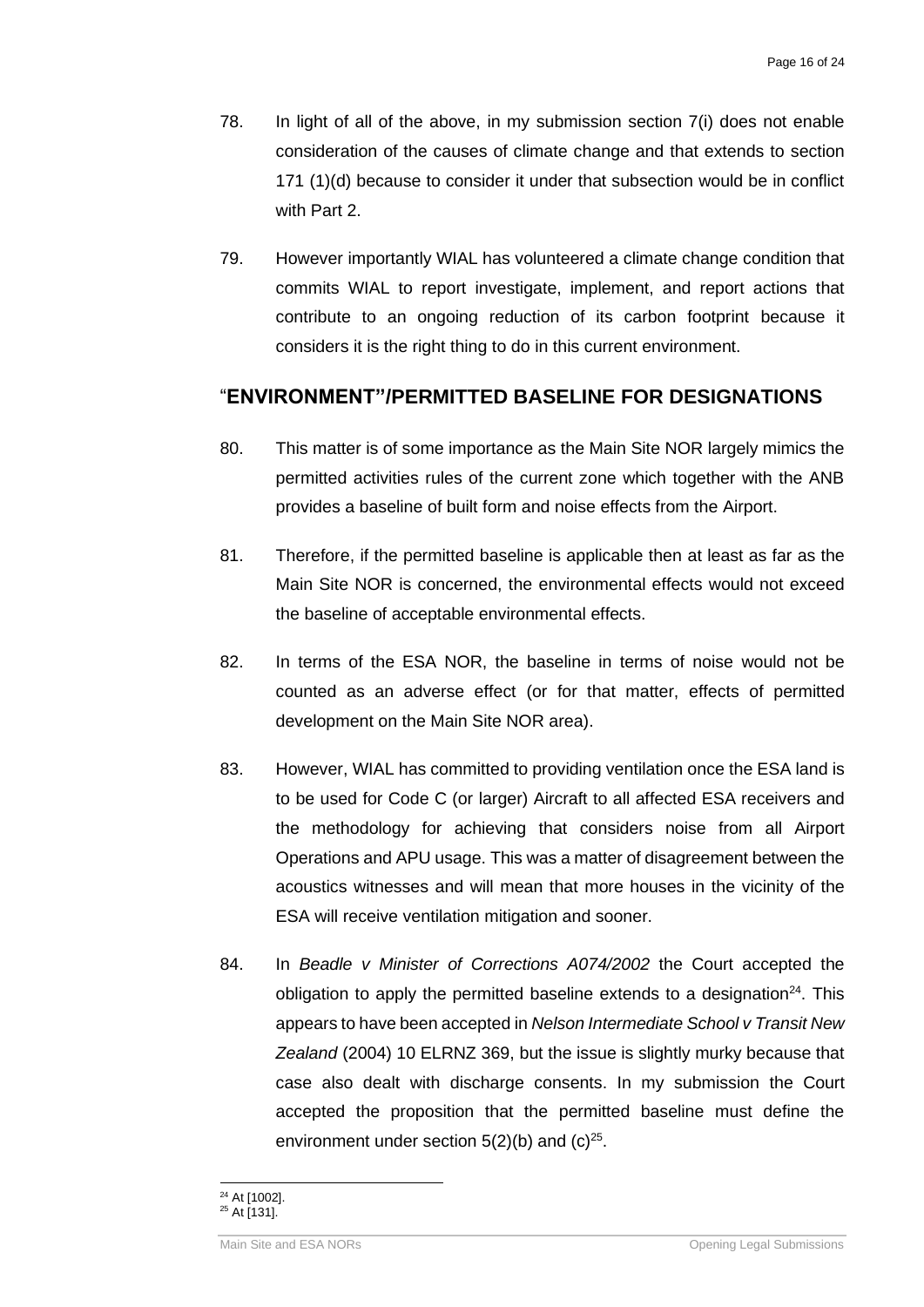## **SUGGESTED APPROACH TO MAKING RECOMMENDATIONS**

- 85. Bearing in mind the interpretation of the terms/phrases discussed above and following the decision in the *Basin Bridge* Decision (and other decisions both before and after), in my submission the following approach to making your recommendations is appropriate when considering each NOR and the submissions received:
	- (a) identify and set out the relevant provisions of the main RMA statutory instruments that you must have particular regard to under section 171(1)(a), as well as relevant provisions of any non-RMA statutory instruments and non-statutory documents or any other matter you consider reasonably necessary to make your recommendations under Section 171(1)(d);
	- (b) consider and evaluate the adverse and beneficial effects on the environment informed by the NORs and submissions; relevant provisions of Part 2; relevant statutory instruments; and other relevant matters being the proposed conditions and any nonstatutory documents; and in doing so consider whether the adverse effects on the environment are significant for each NOR;
	- (c) if you find there are significant adverse effects for either or both, consider and evaluate the directions given in Section 171(1)(b) as to whether adequate consideration has been given to alternative sites, routes, or methods of undertaking the works associated with each NOR;
	- (d) consider and evaluate the directions given in Section 171(1)(c) as to whether the works and designations are reasonably necessary for achieving the objectives for which each designation is sought; and
	- (e) make an overall judgment subject to Part 2, to consider and evaluate your findings in (a) to (d) above, and to determine whether each NOR achieves the RMA's purpose.

## **STATUTORY PLANNING DOCUMENTS**

86. While a careful assessment of the relevant statutory planning documents is required there is however no particular requirement for a designation to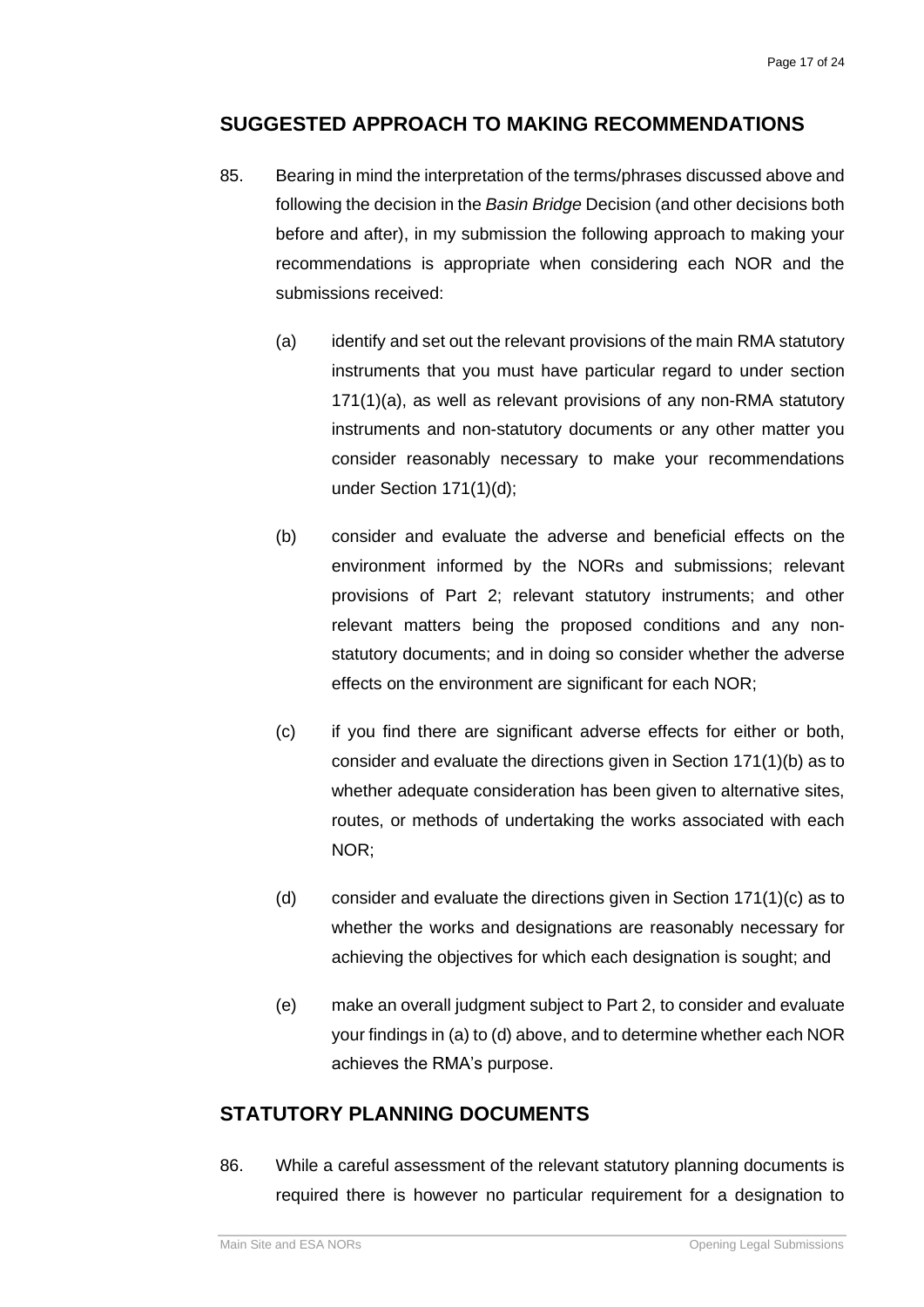conform with all of the relevant statutory planning documents listed in section 171(1)(a).

- 87. By its nature, a designation is a planning mechanism used for certain types of activity which may not ordinarily be provided for by the usual district plan methods in the location sought. That is why designations have a separate and distinct part of the Act with a different process.
- 88. I should also briefly refer to Policy 24.2.1.1 24.2.1.2 and 24.2.1.3 of the District Plan which although not clear appear to restrict the use of designations except for Council designations. Both planners have suggested that little weight can be given to these policies as they conflict with the statutory rights of other requiring authorities. I agree.
- 89. In my submission both NORs meet the intention of the relevant statutory planning documents. The Main Site NOR is essentially in line with the permitted activity provisions of the District Plan so could not be said to be in conflict with the relevant policy provisions. In terms of the ESA NOR the amenity of areas close by are sufficiently protected by retaining a buffer area and the proposed conditions relating to restrictions on the use of the site and the requirement for ventilation to be installed.
- 90. Mr Kyle discusses in his evidence how the Main Site NOR and the ESA NOR meet the intentions of the NPS-UD and the RPS which recognises the Airport as Regionally Significant Infrastructure<sup>26</sup>.

#### **OTHER DOCUMENTS**

- 91. In terms of non-statutory documents to consider under Section 171(1)(d) you will be aware that a number of New Zealand Standards have been referred to in the evidence of various witnesses including NZS 6805 and NZS 6802 and related to this issue is the National Planning Standards (2019) which also is of some relevance.
- 92. The acoustic evidence refers to the WHO Environmental Noise Guidelines for the European Region published in 2018. I agree this document is a relevant non statutory document, but that little weight should be given to it for the reasons below.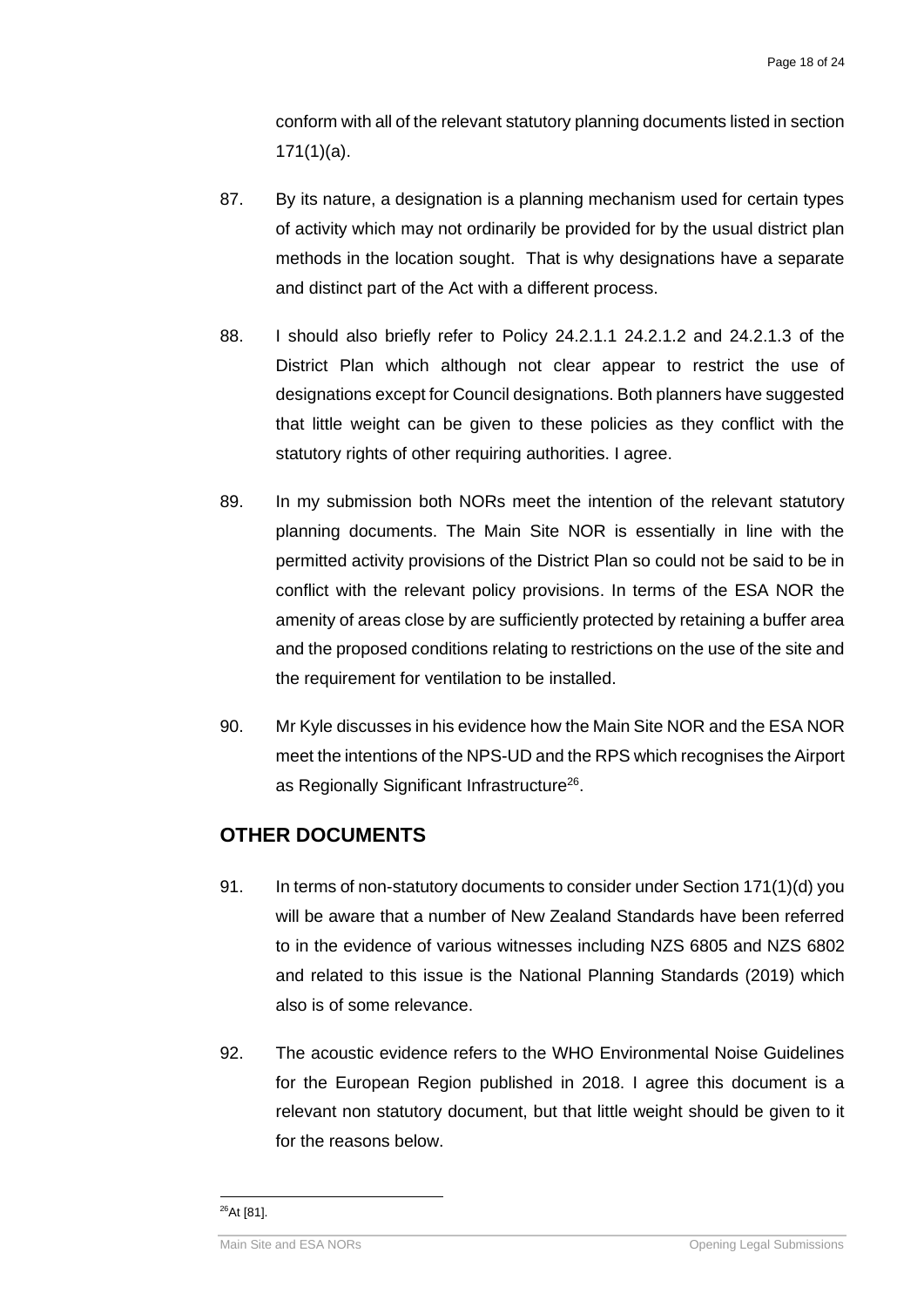- 93. It is clear the RMA does not give NZ Standards any binding status and a decision maker is able to make their own judgement about the weight to be given.
- 94. A party is also entitled to rely on compliance with a relevant New Zealand Standard as tending to show that effects on the environment of a proposed activity should be acceptable because emissions would not exceed levels set in that document. Conversely another party is not bound to accept that compliance with a NZ Standard would avoid adverse effects<sup>27</sup>.
- 95. However, the courts have held that Standards are "generally accorded respect" given that they are prepared by committees of well-qualified individuals and with consultation with interested sections of the community. So, an assertion of significant environmental harm despite compliance with a relevant NZ standard would usually need to be supported by expert opinion to be worthy of serious consideration<sup>28</sup>.
- 96. Both Ms Smith and Dr Chiles consider that NZS6805 remains relevant for NZ circumstances with Dr Chiles cautioning the research behind the 2018 WHO guidelines was not available when the NZS was published in 1992.
- 97. Dr Chiles correctly notes that the National Planning Standards only mandates the noise measurement methods and symbols in NZS6805, but this does not mean the Standard is no longer the most relevant, out of date or superseded by a European guideline that does not takes any account of the particular circumstances faced here in NZ.
- 98. Dr Palmer relies on the 2018 WHO Guidelines to appear to suggest that a 45dB L<sub>den</sub> contour would be appropriate. Neither Mr Palmer nor Dr Chiles have referenced any reports that raise concerns about the WHO Guidelines approach. Ms Smith has provided a paper by Truls Gjestland published in the International Journal of Environmental Research and Public Health in December 2018, that questions the validity of the WHO Guidelines. I have also asked Matt Clarke to provide some data about the relative size of the European Airports that were used in the WHO research to demonstrate how different Wellington Airport is by comparison.

<sup>27</sup> *McIntyre v Christchurch City Council* (1996) 2 ELRNZ 84 at page 92.  $28$  Ibid.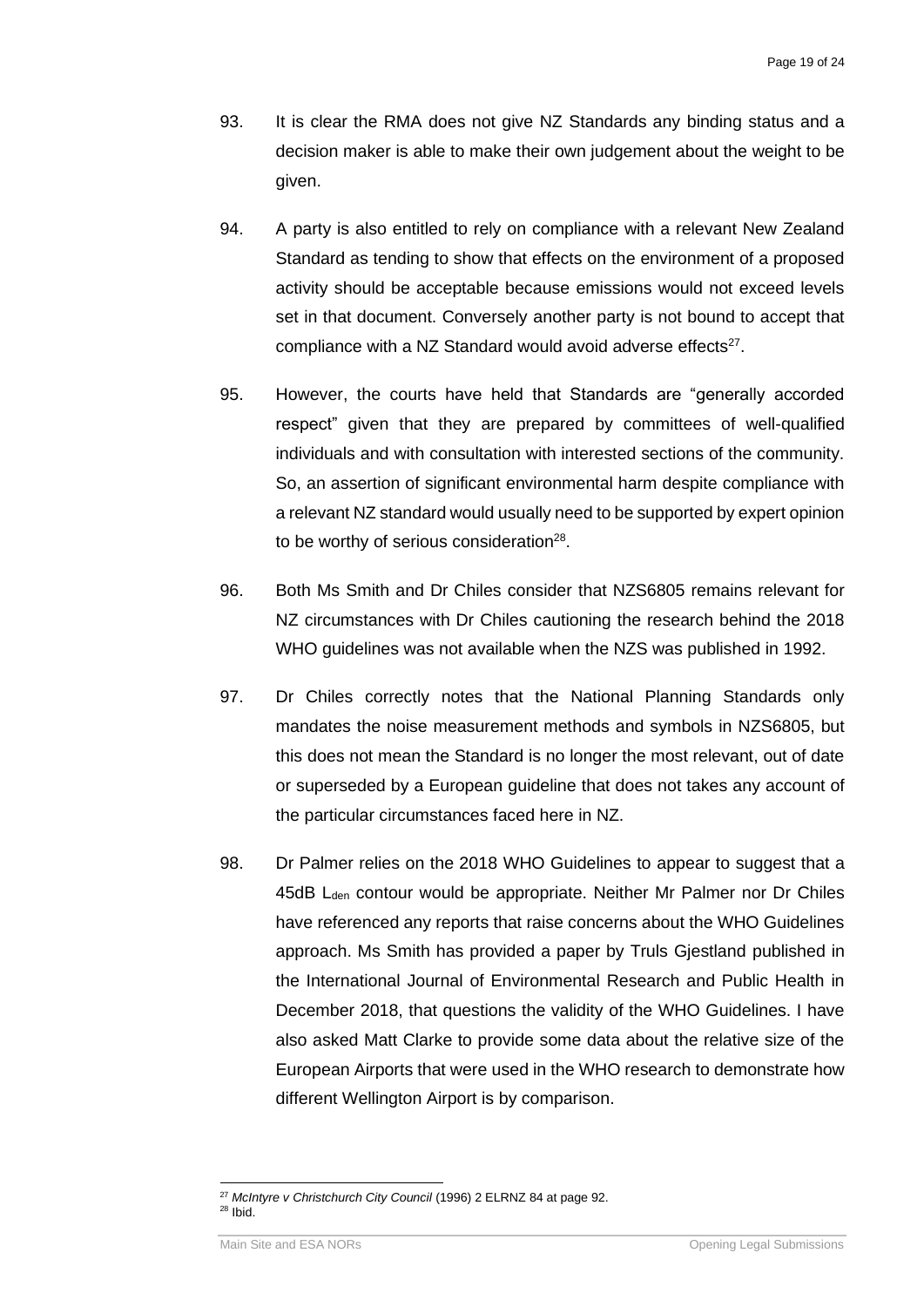- 99. In my submission NZS6805 is the best guideline available for New Zealand at the current time. It has been used and accepted by the Courts in airport planning and noise matters in New Zealand for many years.
- 100. The upcoming District Plan review will revisit the Airport's noise boundary (ANB) and potentially any additional or other acoustic mitigation measures that might result from that process. If these NORs are successful, any changes to the Designations conditions can be dealt with via the "rollover" process under the First Schedule to the RMA to ensure that all provisions work together.
- 101. Finally, I should note the Wellington International Airport Bylaws Approval Order 1995. Stewart Duff Drive is an Airport Road as defined in the Bylaw and as such the Requiring Authority (quite apart from its rights as the legal owner of the road) has a wide discretion to open or close the road, as well as restrict traffic. This recognises the importance of roads within the Airport and the airport operator's ability to control traffic within the airport campus.

#### **ASSESSMENT OF EFFECTS ON THE ENVIRONMENT**

- 102. As you are aware the environment is broadly defined in section 2 of the RMA and includes people and communities, all natural and physical resources, amenity values, and social, economic, aesthetic, and cultural conditions which affect these matters.
- 103. The Courts have held that the *Hawthorn* principle applies to notices of requirements so that effects are to be measured against the "future environment"<sup>29</sup> which also can include unimplemented resource consents<sup>30</sup>. In this context the future environment includes increased noise overtime until it reaches the limit imposed by the ANB.
- 104. This assessment also needs to be considered in the context of the proposed conditions which have changed markedly through the consideration of submissions, expert evidence of the Council and Regional Public Health and expert conferencing.<sup>31</sup>

<sup>29</sup> *Queenstown Lakes District Council v Hawthorn Estate Ltd* (2006) 12 ELRNZ 299: [2006] NZRAM 424 (CA) at [54].

<sup>30</sup> *Villages of NZ (Mt Wellington) Ltd v Auckland City Council* EnvC A023/09.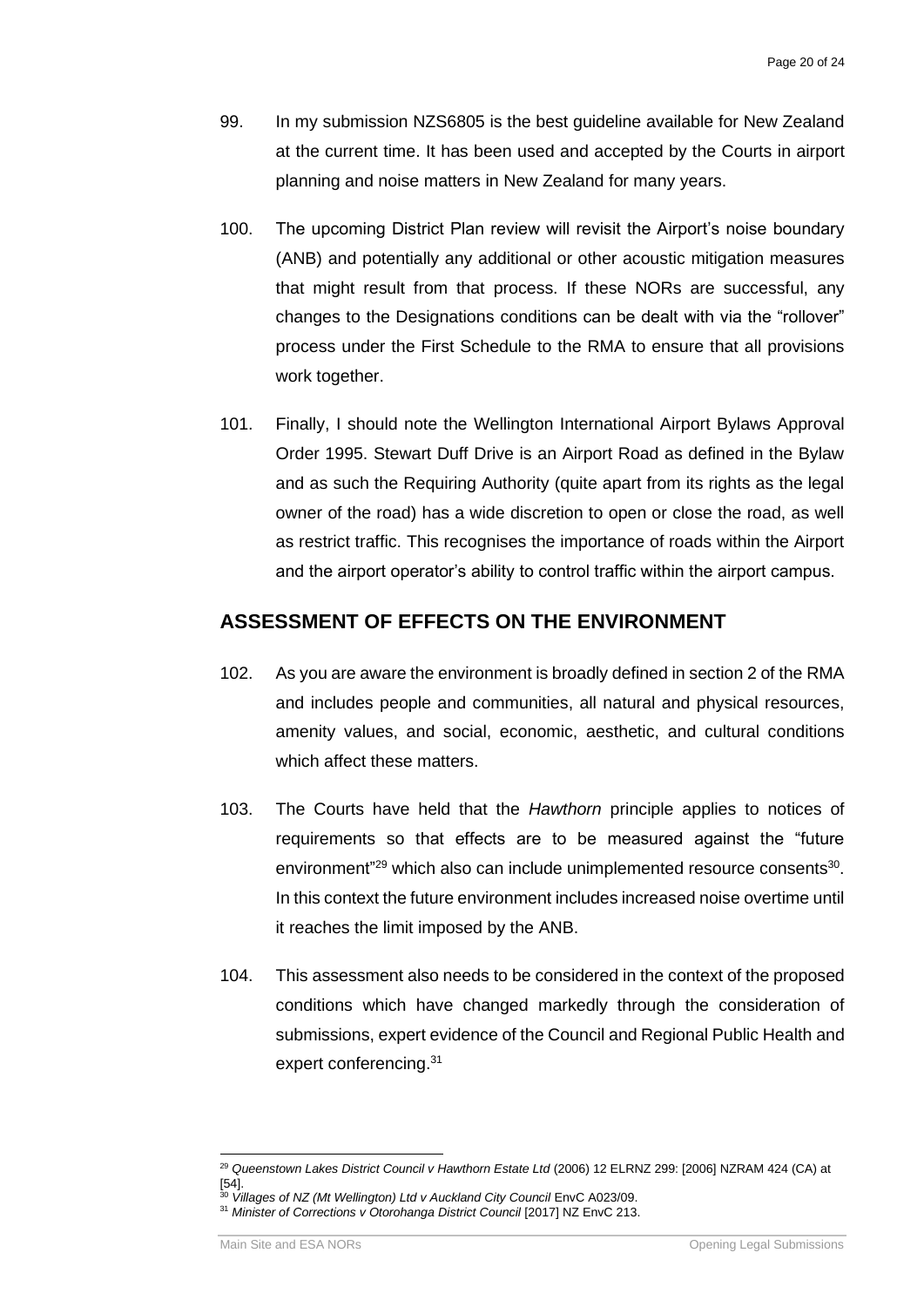105. There are also the positive effects of allowing the NOR to consider which are outlined in the NORs as well as the evidence of Matt Clarke and John Kyle.

#### **CONSIDERATION OF ALTERNATIVE SITES, ROUTES***,* **METHODS**

- 106. The adequacy of consideration of alternatives is only obligatory under section 171(1)(b) if:
	- (a) the requiring authority does not have an interest in the land sufficient for undertaking the work; or
	- (b) it is likely that the work will have a significant adverse effect on the environment.
- 107. I note a decision maker's role in terms of this subsection is to consider whether adequate consideration has been given by the requiring authority to alternatives rather than whether there are alternatives which you or any other person might prefer. It is not for a decision maker to substitute its own policy (or that of another person) for any policy consideration of the requiring authority.<sup>32</sup>
- 108. As WIAL has an interest in all of the land involved so subsection (1)(a) is satisfied.
- 109. The consideration required under section 171(1)(b) concerns the adequacy of the process, not the decisions of the requiring authority to discard or advance particular sites, routes, or methods*.* 33
- 110. The decision maker is not itself required to determine whether the site, route or method is the most suitable or best of the available alternatives, but rather to ensure that the requiring authority has carefully considered the possibilities, taking into account relevant matters, and come to a reasoned decision.<sup>34</sup>
- 111. Finally, the reference to "methods" in this subsection does not enable a consideration of whether plan change, and resource consent processes are to be preferred over the designation process. The word "method" refers to the nature of the public work not the planning process<sup>35</sup>.

<sup>32</sup> See *Minhinnick v Minister of Corrections* Decision A043/04 at paras [234 - 235] and the cases cited there. <sup>33</sup> Ibid, at [237].

<sup>34</sup> *Kett v The Minister for Land Information* (HC, Auckland, AP404/151/00, 28 June 2001, Paterson J).

<sup>35</sup> *Rangi Ruru Girls School Board of Governors and others v Christchurch City Council* C130/2003 at [40] to [41].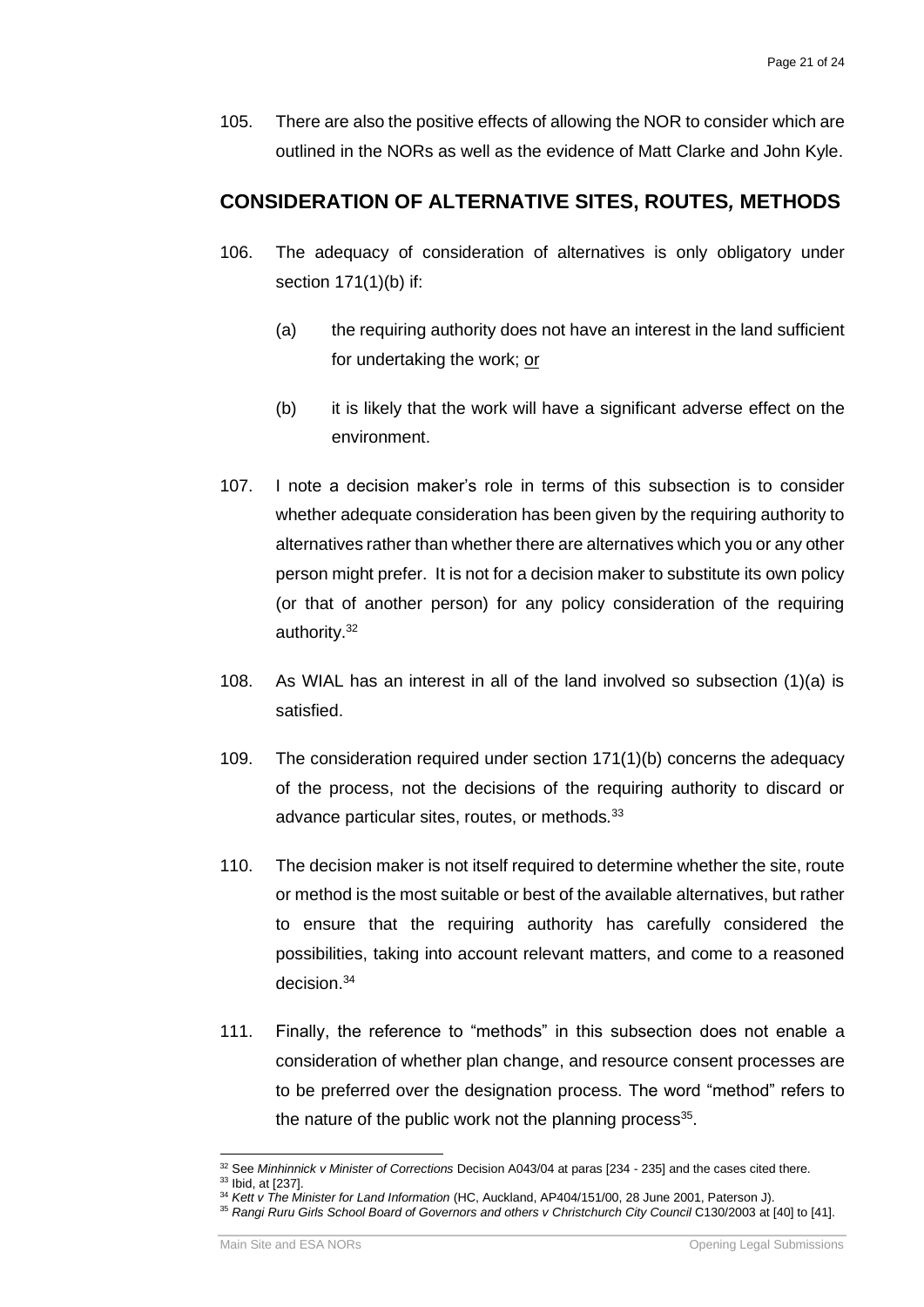- 112. In terms of subsection (1)(b) in my submission the adverse effects cannot be quantified as being significant for either NOR given the views of the WIAL experts and the effective operation of the suites of conditions that will enable future development on both sites to mitigate adverse effects and provide an appropriate interface for the expanded airport.
- 113. However, in any event WIAL undertook an alternatives assessment as part of the NORs and the evidence before you detail the approach taken and shows that more than adequate consideration was given to alternative locations.

#### **SECTION 171 (1)(C) - REASONABLY NECESSARY**

- 114. The consideration of whether the works and designations are reasonably necessary is separate and distinct from a consideration of alternative sites under section 171(1)(b). The two considerations should not be combined, as that conflates the distinct considerations of whether the requiring authority has properly considered its options and whether it needs the designation at all.
- 115. The statutory consideration here is in terms of achieving the requiring authority's objectives. It does not involve what may be reasonable in a broader or popular sense, or in terms of any other persons' goals or theories<sup>36</sup>.
- 116. In *re Queenstown Airport Corporation Limited<sup>37</sup>* the Court observed that the work and designation would be reasonably necessary where<sup>38</sup>:
	- (a) there is a nexus between the works proposed and the achievement of the requiring authority's objectives for which the designation is sought;
	- (b) the spatial extent of land required is justified in relation to those works; and
	- (c) the designated land is able to be used for the purpose of achieving the requiring authority's objectives for which the designation is sought.

<sup>36</sup>*Gavin Wallace v Auckland Council* [2012] NZEnvC 120. <sup>37</sup> [2017] NZEnvC 46.

<sup>38</sup> *re Queenstown Airport* at paragraph [9].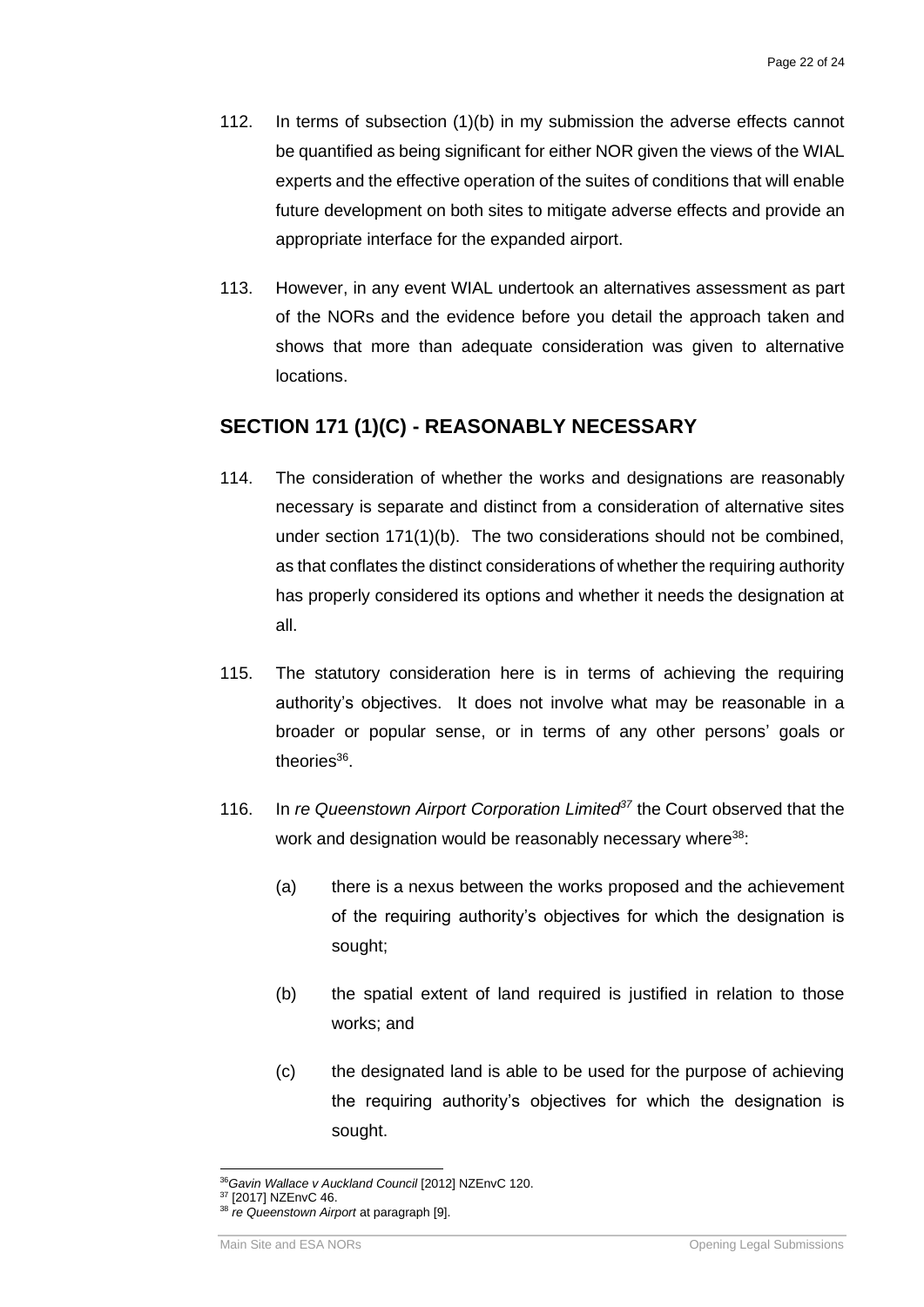- 117. In my submission each NOR can properly be said to be reasonably necessary for WIAL to achieve its objectives, even in the context of the fallout from COVID-19 and in light of the challenges ahead as a result of climate change (to the extent that this is relevant as discussed above).
- 118. The Courts have recognised that airport development planning is a dynamic and long term exercise<sup>39</sup>. The fallout as a result of COVID-19 is unfortunately an extreme example of how dynamic this can be and the WIAL evidence sets how this will delay growth but does not obviate the need to expand the airport to the east over time.
- 119. In my submission the evidence clearly shows that Wellington airport operates on a particularly constrained site and it simply needs more space in order to operate efficiently and flexibly and to provide for sustainable growth. Iain Munro in particular details the complex factors that have had to be considered in planning the ESA area.

#### **PART 2 ASSESSMENT**

- 120. As discussed above all of your considerations are subject to Part 2.
- 121. In terms of Section 5 Wellington Airport is a significant existing physical resource that provides for the social and economic wellbeing of the community through direct and indirect employment opportunities, and through its role in facilitating the movement of people and goods.
- 122. Each designation will contribute to this by enabling the continued operation and growth of Wellington Airport in a more efficient and sustainable way, and in terms of the ESA NOR on a site that is most suited and located for its intended purpose.
- 123. There are no relevant Section 6 matters or in respect of the various tangata whenua aspects of Part 2, including sections 6(e), 7(a), 7(aa) and 8.
- 124. In terms of the relevant subsections of Section 7, in my submission the development enabled by the NOR will sufficiently maintain amenity values and the quality of the environment especially when considering the conditions proposed and the policy framework of the District Plan.

<sup>39</sup> For example, *McElroy v Auckland International Airport Ltd* [2009] NZCA 621.